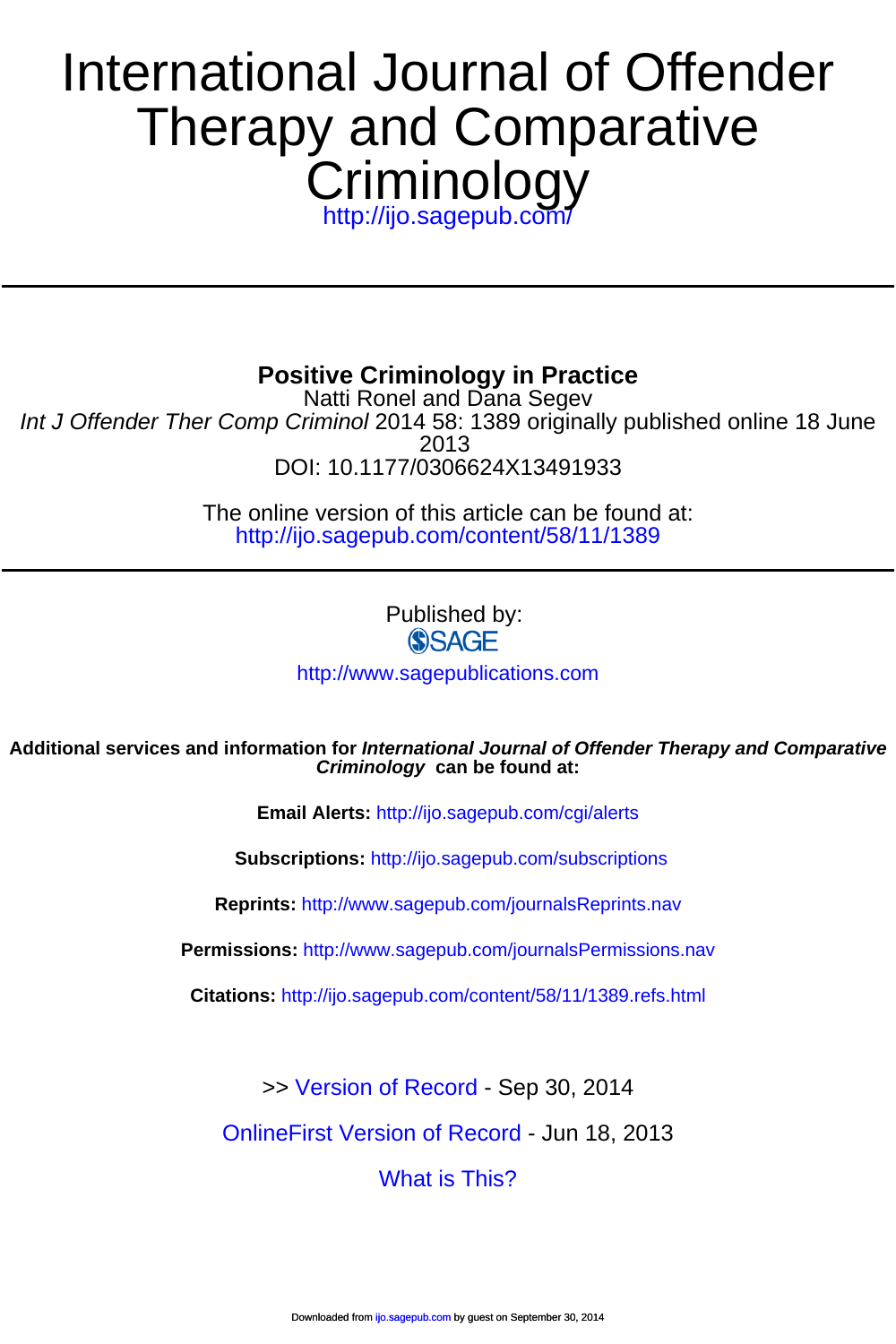# **Positive Criminology in Practice**

International Journal of Offender Therapy and Comparative Criminology 2014, Vol. 58(11) 1389–1407 © The Author(s) 2013 Reprints and permissions: sagepub.com/journalsPermissions.nav DOI: 10.1177/0306624X13491933 ijo.sagepub.com



# **Natti Ronel<sup>1</sup> and Dana Segev<sup>1</sup>**

#### **Abstract**

The discourse regarding offender rehabilitation has been criticized by various scholars who have claimed that reducing negative causes and managing risk will not automatically prompt positive human development and elements that are associated with desistance. Positive criminology is an innovative concept that challenges the common preoccupation with negative elements, by placing emphasis on human encounters and forces of inclusion that are experienced positively by target individuals and that can promote crime desistance. However, as the concept is relatively new, there are still no guiding principles for the practice of positive criminology that could direct research and the criminal justice system. This article attempts to fill that gap by providing principles that could be practiced by criminal justice personnel and examples of different interventions that reflect positive criminology. The article also provides ideological explanations for adopting the concept of positive criminology in practice.

#### **Keywords**

desistance, positive criminology, positive psychology, rehabilitation, self-centeredness, social inclusion

Recently, an innovative concept referred to as "positive criminology" has been introduced in the field of criminology (Ronel & Elisha, 2011). Positive criminology (not to be confused with "positivistic criminology") is a field within criminology that is concerned with responses to crime and interventions for those involved (offenders, victims, relatives, community members, and representatives of society). It offers a perspective that targets common principles within different theories, approaches, and

1Bar-Ilan University, Ramat Gan, Israel

**Corresponding Author:** Natti Ronel, Department of Criminology, Bar-Ilan University, Ramat Gan 52900, Israel. Email: roneln@biu.ac.il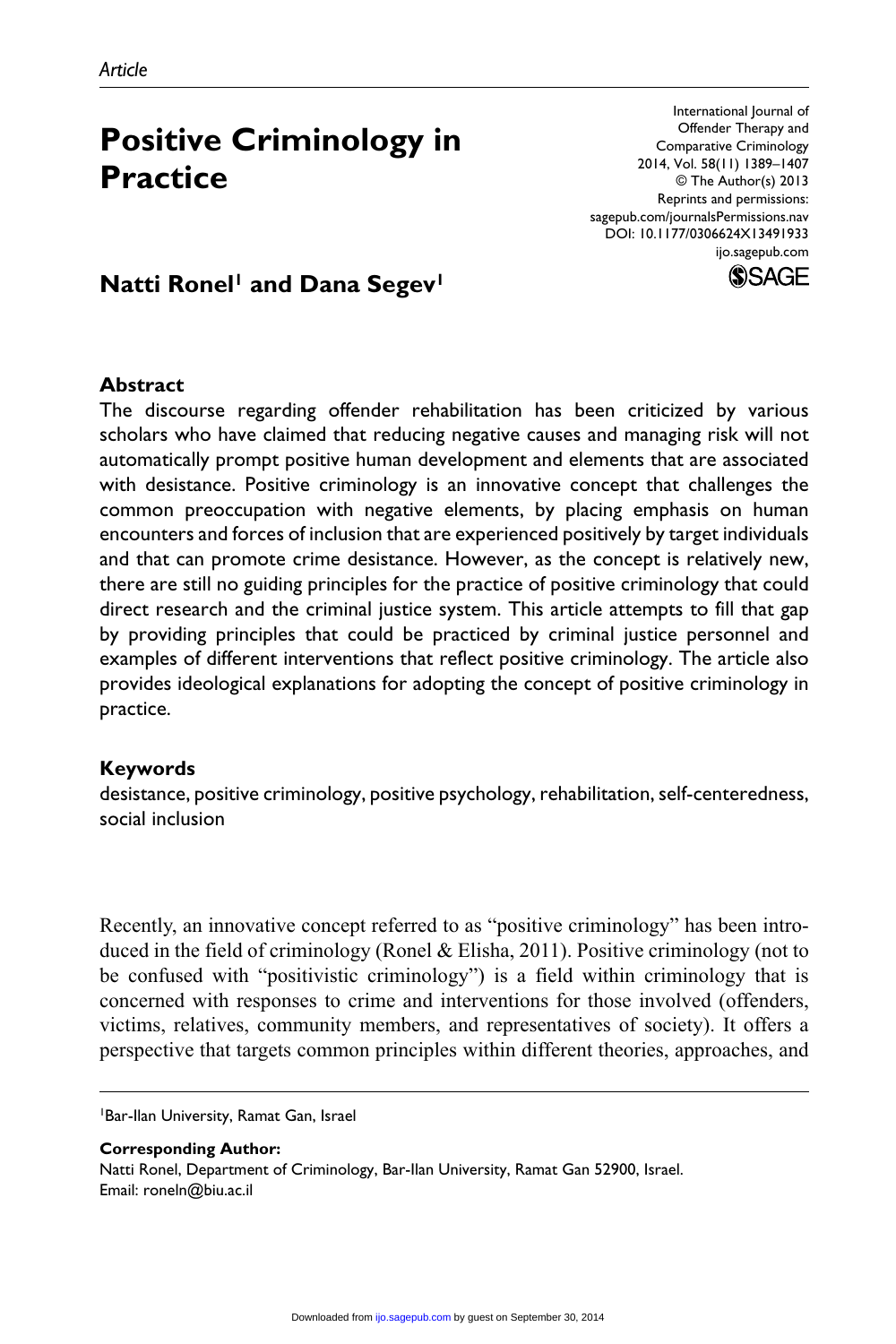models. This perspective places emphasis on forces of integration and social inclusion that are experienced positively by target individuals and groups, and that can help these individuals or groups refrain from crime and deviance (Ronel, Frid, & Timor, 2013; Ronel & Toren, 2012). In essence, positive criminology argues that positive experiences and forces of social inclusion have a healing effect and their influence is at least as strong as negative ones, and as the experience of social exclusion (Braithwaite, 1989; Elisha, Idisis, & Ronel, 2011). These experiences of social inclusion, and other integrating forces at the individual, social, and spiritual level, may contribute to positive change within the individual or group and foster a reduction in negative emotions such as distress, as well as enhance positive individual development and desistance from crime and deviance (Ronel et al., 2013). In short, positive criminology holds three core themes: (a) an accentuated orientation toward integration at any level (individual, social, and spiritual), (b) achievement of this integration by means of forces and effects that target individuals' experience as positive, and (c) the belief that these forces and effects might assist individuals or groups in refraining from crime and deviance (Ronel & Toren, 2012).

Positive criminology is an adaptation of the positive psychology perspective, which focuses on how to enhance happiness and well-being and runs counter to the traditional focus in psychology on how to reduce mental illness and other disorders (Seligman & Csikszentmihalyi, 2000), for the purpose of criminology. Positive psychology and positive criminology have shifted away from the notion of conceiving of an individual as containing a set of problems that "need to be fixed." Rather, they promote a more holistic view, which acknowledges that thriving and disengagement from distress, addiction, mental illness, crime, or deviance might be fostered more effectively by enhancing positive emotions and experiences, rather than focusing on reducing negative attributes (Duckworth, Steen, & Seligman, 2005). Although similar, positive criminology also differs from positive psychology. In particular, it suggests that crime prevention and desistance are desired outcomes of positive experiences. Moreover, positive criminology encourages the use of different resources—including some that are not psychological in nature—to achieve desistance from crime. Examples are sociological means or the criminal justice system and its personnel.

As a concept, positive criminology has been presented in several articles (see for example, Elisha et al., 2011; Ronel & Elisha, 2011; Ronel et al., 2013; Ronel & Toren, 2012). In addition, other past and current research has demonstrated how the enhancement of positive components (such as acceptance, altruism, positive modeling, hope, self-efficacy, and spirituality) can promote changes within individuals who foster positive development and encourage crime desistance (Cherry, 2005; LeBel, Burnett, Maruna, & Bushway, 2008; Ronel et al., 2013). In fact, many existing theories, interventions, and models can be associated with the concept of positive criminology and may reflect the three core themes noted above (Elisha et al., 2011). For example, restorative justice is a view that reflects positive criminology by emphasizing the social inclusion of offenders and victims, and bringing the offender, victim, and community together to discuss the harm done by the crime, and how the offender might repair it (Gray, 2005). The experience of restorative justice is intended to be positive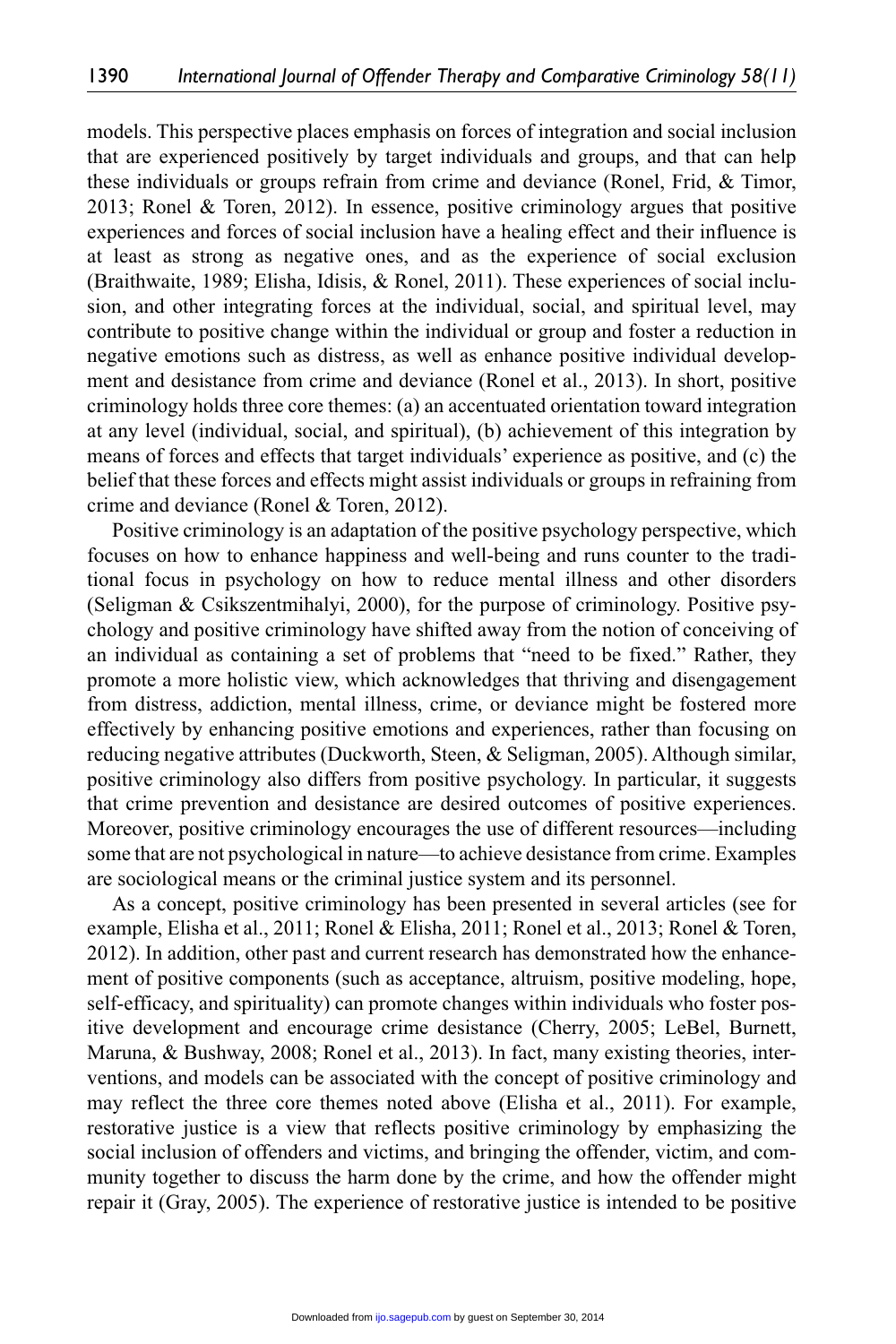and constructive by "awakening" the offender to the harm done and involving this individual in a discussion on how he or she might take responsibility, repair the harm, and, in turn, experience social integration (Hayes & Daly, 2003). Restorative justice thus implies an intervention that (a) has an accentuated direction toward social integration, (b) applies a positive and constructive experience, and (c) may thereby assist individuals in refraining from crime. It is also considered an experience that encourages the recovery process of the victim, so that it is also consistent with positive victimology principles (Ronel & Toren, 2012).

Desistance is another field of study that can reflect positive criminology. Indeed, desistance literature has discussed, for example, positive emotions, such as a feeling of hope and a sense of self-efficacy, as important components in desistance from crime (see Burnett & Maruna, 2004; LeBel et al., 2008; Martin & Stermac, 2010). Theories of desistance also discuss social inclusion as an important component in the offender's ability to resettle in the community (Bazemore & Stinchcomb, 2004; Maruna, 2012; Weaver & McNeill, 2007).

The "sociology of acceptance" is another example that falls under the concept of positive criminology and refers to the relationship between an individual who possesses "deviant" traits and one who does not (Bogdan & Taylor, 1987). This relationship is characterized by elements such as closeness and affection, lack of stigmatization, altruism, and appreciation. Some researchers have suggested that such a relationship can promote the process of social reintegration, impress upon an individual positive behaviors and attitudes, and thus promote rehabilitation (Braithwaite, 2000; Elisha et al., 2011).

Still another example is therapeutic jurisprudence (Wexler, 2012), which is defined as an interdisciplinary approach to legal processes that has a law reform agenda. Therapeutic jurisprudence is applied in an effort to increase the therapeutic consequences of the law and its judicial implementation and to decrease its counter-therapeutic consequences. It involves the use of social science tools to evaluate the level of the law's therapeutic effects, with the aim of reshaping law and legal processes in ways that can promote the emotional well-being and the psychological performance of those affected. Recently, therapeutic jurisprudence was defined by one of its creators as having a symbiotic relationship with positive criminology, based on their complete compatibility (Wexler, 2013).

Positive criminology also offers a phenomenological understanding of crime and provides a common phenomenological factor that is exhibited almost in any form and phase of criminal, deviant, violent, or addictive behavior. Specifically, positive criminology suggests that self-centeredness is a phenomenological factor associated with most criminal conduct under most circumstances (Elkind, 1967; Lukas, 1988; Ronel, 2000). Self-centeredness describes a state of consciousness in which an individual focuses almost exclusively on his or her own personal wishes, interests, perceived needs, expectations, desires or risks, rage, fears and emotions, and cognitions, while essentially ignoring those of others (Ronel, 2011). In this state of consciousness, individuals experience a sense of existential, social, and spiritual alienation or separation, so that others are perceived as object-like. Simultaneously, one's sense of threat or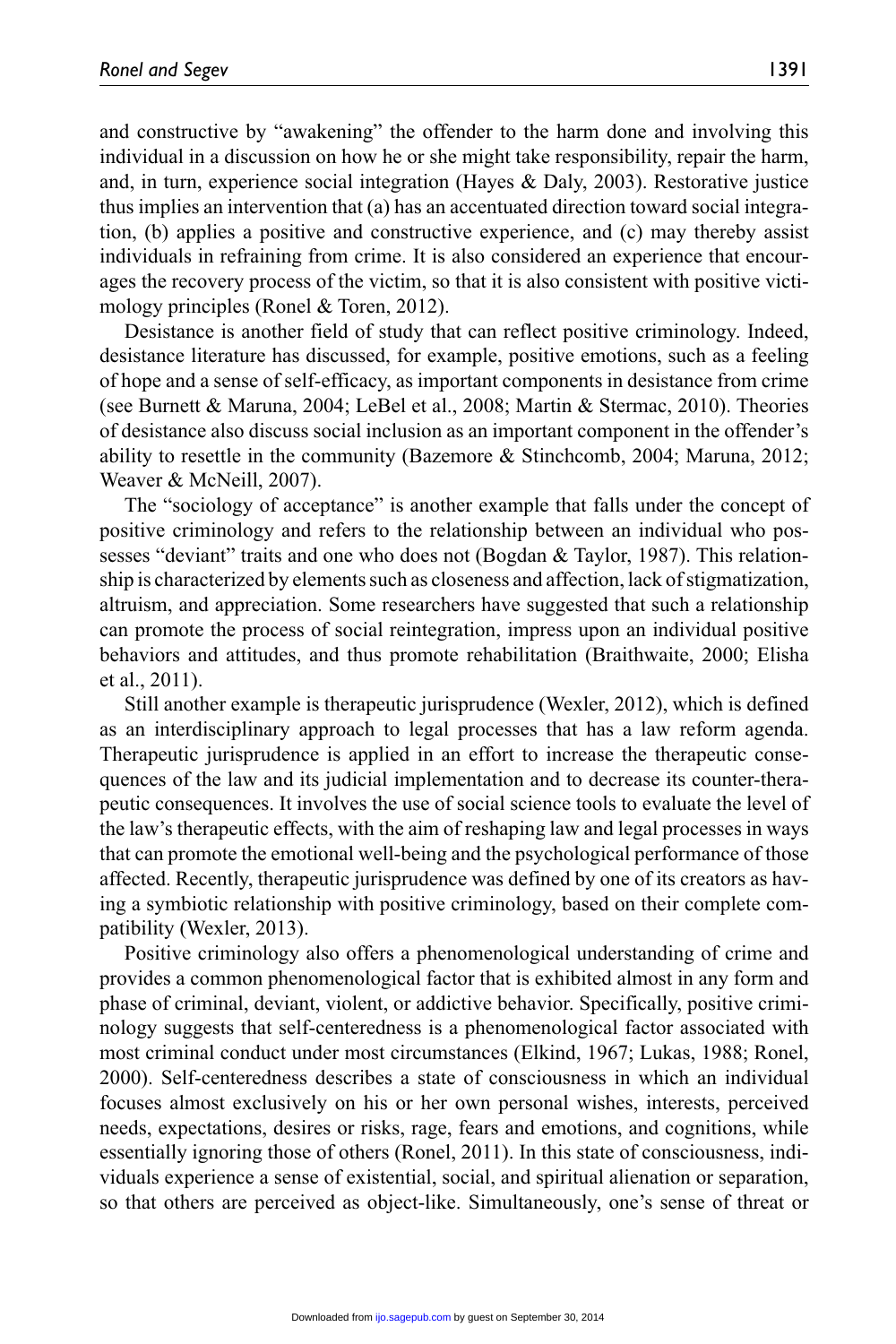desire is perceived to be existential and a basic need that must be satisfied. Usually, it involves some repression of awareness that makes any socially presented action possible, including violent or offending ones. Although all individuals become selfabsorbed at times, a self-centered phase is an intensified state in which self-centeredness occupies almost the whole consciousness and becomes the leading motive of action. For desistance and recovery to occur, it is necessary to cultivate a growing ability to step away from self-centered motives, reasoning, and conduct. Positive criminology holds the potential to increase individuals' capability to step away from self-centeredness through the application of positive experiences that might reduce the urgency to satisfy their existential needs.

In essence, positive criminology provides a concept that serves as the basis for a paradigm by which to conduct criminological research and operate a criminal justice system. Criminological research might benefit from focusing their attention on, for example, various criminal justice innovations and the manner in which these innovations can be experienced positively, as well as how that positive experience might play a role in the desistance process. However, the concept is new and as yet there are no practice principles defined by positive criminology that can direct research and the criminal justice system. In this article, we propose to fill that gap. Other articles on positive criminology have focused on introducing the concept (see, for example, Ronel & Elisha, 2011), providing empirical support for the theory (see, for example, Ronel et al., 2013), or comparing it with parallel perspectives (Wexler, 2013). In this article, we use past research and literature to expand on the criminological discourse regarding positive criminology and suggest ways in which the theory can be applied in practice. Specifically, we present principles for practice that reflect the concept of positive criminology and may be experienced positively by target individuals, promote within-individual changes, and enhance desistance. We will propose principles for practice that rely on various components and practice techniques that, some of them, already exist. Thus, we will place them within a broader framework of positive criminology. By doing this, we hope to emphasize the manner in which various components and practice techniques reflect positive criminology and, in turn, may encourage collaboratively developed practice techniques that can be utilized within that broader framework. Some of these principles rely on research conducted in positive criminology and existing theories, interventions, and models that reflect positive criminology. Some of the suggested components still require further investigation and research. We chose to include both types of components to provide a direction for future research. Before presenting the practice principles and discussing *what* is suggested by positive criminology when dealing with offenders, it is important to first explain the ideology behind it: *why* it is suggested.

## **"Why": The Ideology of Applying Positive Criminology**

Baumeister, Bratslavsky, Finkenauer, and Vohs (2001) claimed that human relationships are affected to a greater extent by negative experiences and encounters than they are by positive ones. Thus, they claimed that negative experiences have a stronger impact on individuals than positive ones. It seems that a large amount of research is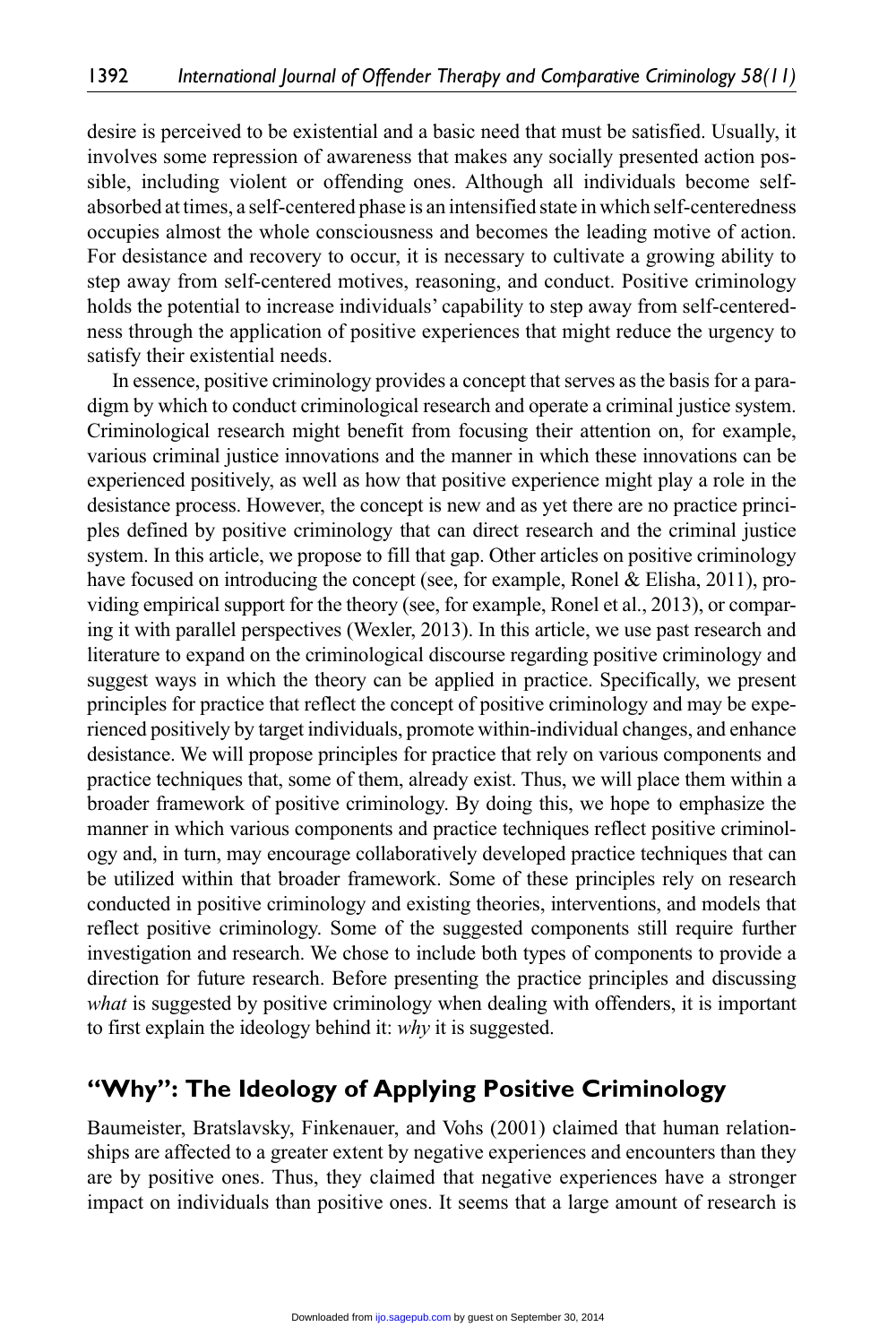preoccupied with the negative elements and effects that influence the individual and prompt criminal behavior, addiction, and other disorders (Ronel & Elisha, 2011). It also seems that treatment toward offenders is preoccupied with reducing and managing risk (Ward & Maruna, 2007; Ward & Stewart, 2010). However, a growing number of scholars have started questioning this excessive preoccupation with "the negative" in research and clinical practice (see, for example, Maruna, 2011; Seligman & Csikszentmihalyi, 2000; Ward & Stewart, 2010). In particular, the rise of positive psychology has alerted researchers that positive experiences are not secondary to negative ones and that concentrating on an individual's abilities, as well as fostering positive emotions, may help to alleviate emotional difficulties and undo its root causes (Akhtar & Boniwell, 2010; Duckworth et al., 2005; Whitehead, Ward, & Collie, 2007). This relatively new understanding reflects a core value in positive criminology and provides the first reason why the application of positive criminology in research and practice can be beneficial. Namely, *by the very enhancing of the positive, one can reduce the negative* (Ronel, 2006). That is, by enhancing positive emotions and experiences, one can help to reduce the negative emotions that individuals experience and, subsequently, their negative behaviors and attitudes (see, for example, Duckworth et al., 2005; Gredecki & Turner, 2009; Wylie & Griffin, 2012).

Furthermore, by concentrating on positive elements and fostering positive experiences, one can help to reduce negative elements and foster the desistance process. Hence, the first "why" also suggests that *following a positive criminology approach can help reduce recidivism*. For example, Duckworth et al. (2005), who discussed successful research in the field of positive psychology, noted that motivational researchers have shown that pursuing goals that are consistent with individuals' core values and beliefs will lead to their growth, increase their well-being and ability to adjust, and improve their ability for future-mindedness and the attainment of future goals. This research demonstrated the same line of reasoning applied in the Good Lives Model (GLM), an intervention model aimed directly at reducing recidivism and promoting desistance by enhancing individual strengths and talents and promoting positive reintegration into society (Ward, Mann, & Gannon, 2007). One of the important elements applied in the GLM, which has also been found by desistance research to be a significant factor in reducing recidivism, is helping individuals discover and attain new goals that do not involve offending, and that these new goals are meaningful for the individual offender (Giordano, Cernkovich, & Rudolph, 2002; Maruna, 2000; McNeill, 2006; McNeill, Bachelor, Burnett, & Knox, 2005; Whitehead et al., 2007). This relatively new understanding that focusing on reducing the negative will not automatically prompt positive human development and crime desistance has guided recent endeavors in positive psychology and positive criminology. Namely, it has guided positive psychology and positive criminology toward enhancing positive experiences, and by that, reducing recidivism and other negative elements (Duckworth et al., 2005; Gredecki & Turner, 2009; Seligman & Csikszentmihalyi, 2000; Ward & Stewart, 2010).

Another interesting aspect of positive criminology is that it *has the capacity to look at the individual's whole* (challenges, strengths, talents, well-being, protective factors, etc.)—the second "why"—rather than looking mainly at risk factors and individuals'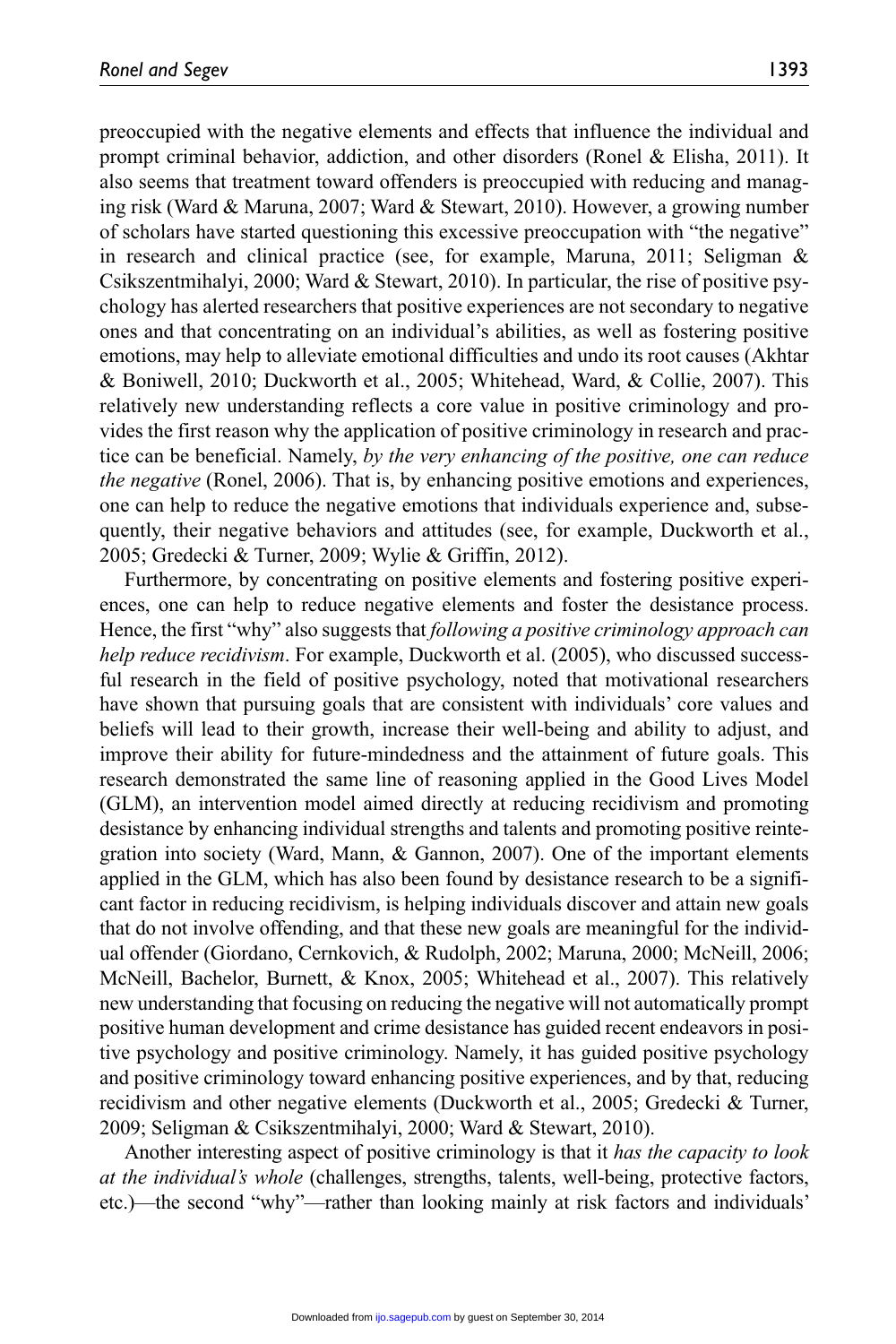criminal behavior. Consequently, its practice can increase the possible benefits of intervention with offenders (see for example, Gredecki & Turner, 2009; Helliwell, 2011; Ryan & Deci, 2000; Ward et al., 2007). In other words, positive criminology not only focuses solely on the "problematic" attributes that the individual presents but also attempts to provide individuals with positive experiences that may shift their understanding of themselves and others. As a result, positive criminology can help offenders to get a better grip, or gain ownership, of the problems they face, as well as the solution they are now better equipped to achieve. Thus, the third "why" is that *positive criminology attempts to provide individuals with ownership of the problem as well as the solution* (Peyrot, 1982). This goal is achieved by providing appropriate positive experiences that will shift their understanding of themselves and their relationships with others, which can in turn increase their ability to face their own problems and formulate a solution.

In a sense, positive emotions experienced by individuals can lead to an "upward spiral"—a "positive spin"—that veers them out of a criminal spin (Bensimon, Baruch, & Ronel, 2013; Ronel, 2013) by broadening their cognitive and behavioral repertoires. This, in turn, can improve their coping and problem-solving skills (Gredecki & Turner, 2009). A mutual reinforcement of positively experienced means and behavioral responses of individuals can promote a sense of self-integration that might replace the inner chaos and lack of a "conceptual center, a center of consciousness for their world" (Timor, 2001, p. 745) that according to Timor many offending individuals experience.

Furthermore, a core element of these positive experiences is that *they are socially inclusive—*the fourth "why"—by, for example, engaging the community in intervention programs (Bazemore & Stinchcomb, 2004) or providing a "strengths-based" offender-reintegration program (Burnett & Maruna, 2006). As such, they can help offenders resettle and sustain desistance (Maruna, 2012; McNeill, 2006). Because the very act of offending involves a sense of social separation (Ronel, 2013), conversely, that of social unification can overcome the criminal one. In this sense, positive criminology raises a call for society to establish integrative attitudes, approaches, and mechanisms for recovering offenders to promote their social integration. That is, positive criminology argues for social inclusion and integration, but for that to occur, offenders need to have opportunities available upon their return to society. Such integration is perceived as the responsibility of society, which might positively and intelligently use its power, institutions, and means toward this end (Braithwaite, 2006). The socially inclusive nature of positive criminology can diminish the criminal spin and the growing self-centeredness of individuals and foster a spin in the opposite direction. In turn, this positive spin can increase the individual's ability to step away from self-centeredness and experience less chaos and greater self-integration.

Thus, the fifth "why" suggests that *positive criminology offers a spiritual horizon* that can increase offending individuals' ability to step away from self-centeredness and inspire them to find a meaning greater than that of their everyday struggle in a materialistic world of criminality and social responses. It could be argued that the response of the criminal justice system can intensify a growing self-centeredness by inducing another experience of social exclusion (Clark, 2006) and pushing offenders toward an extreme state of survival, where their perceived threats become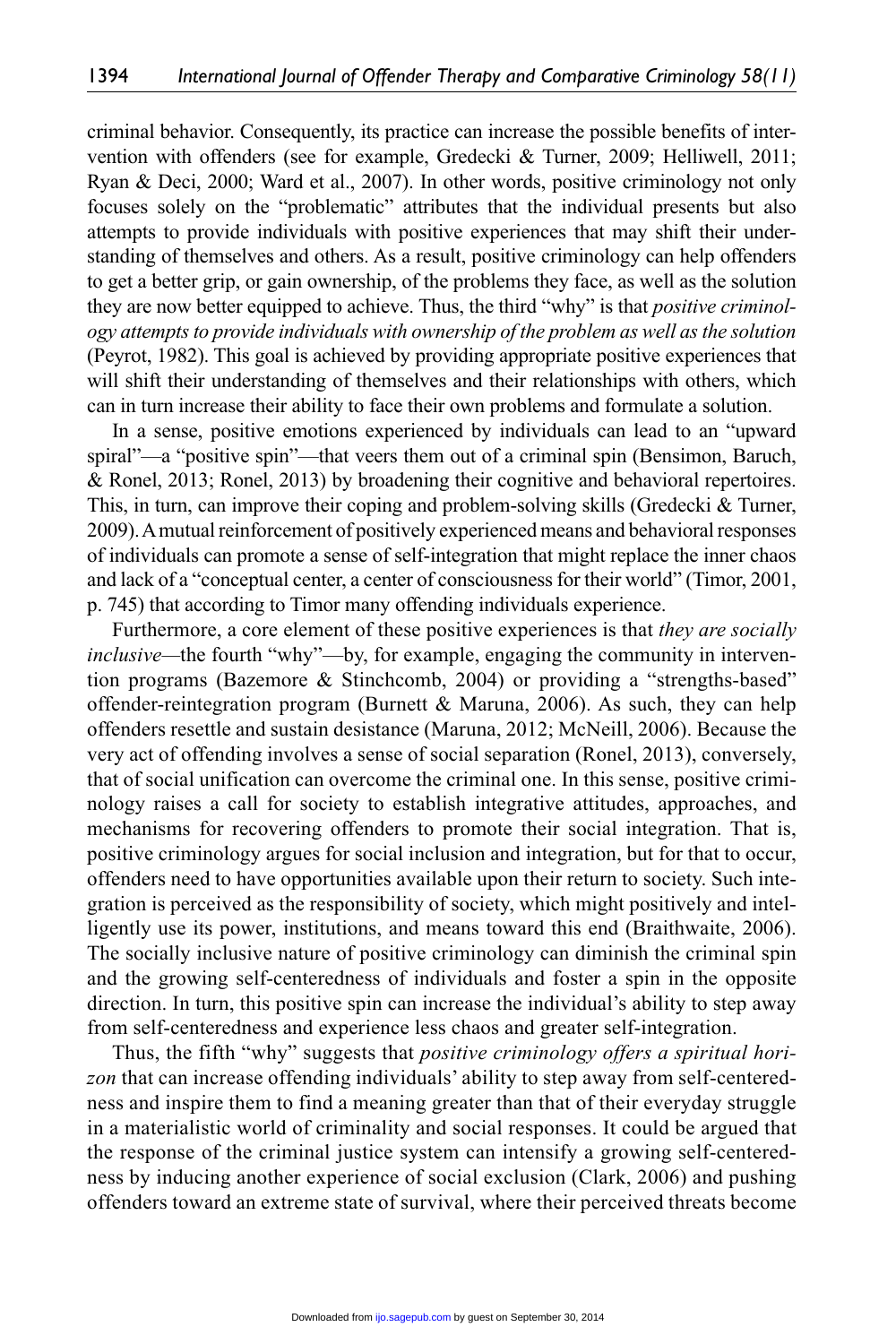increasingly crucial. In contrast, the spiritual vision of positive criminology challenges the growing self-centeredness described (Ronel, 2000), and provides individuals with an opportunity to experience some spiritual unification. It is a spirituality of the acceptance of human imperfection and of instilling hope (Kurtz & Ketcham, 1992).

Based on the human and spiritual horizon of positive criminology, everyone who is involved in practice (whether offending individuals or those who provide an intervention), as well as the means being practiced and the message being researched and taught, are all consistent and share common core values of human acceptance and respect, integration, and doing good. Unfortunately, the practice of the criminal justice system suffers from a lack of consistency with which thinkers have struggled through centuries. For instance, punishment is applied in the form of a violent act that aims at ending violence and deterring further violence (see for example, Reinikainen, 2005). Positive criminology offers a sound alternative that exemplifies what it teaches, and thus, the sixth "why" is that *the application of positive criminology exemplifies its basic propositions, thereby providing a role model for possible transformation*.

# **What Can Be Done: Introducing Practice Principles for Positive Criminology**

This section presents principles for the practice of positive criminology, offering components that may enhance desistance by providing individuals or groups with a positive constructive experience. As noted earlier, some of these components rely on previous studies, interventions, and models, and some of them require further research. These practice principles are neither fixed nor exhaustive and are open to future change, as new or other relevant information and research might arise. They are divided into two themes: (a) manner of treatment by criminal justice personnel and (b) examples of various interventions that reflect positive criminology. Each of the two themes is divided into subthemes, as illustrated. First, we present the practice principles, and in the following section, we elaborate on the different components proposed. In describing these interventions, we do not categorize practices according to their evidence-based assessment. This very term has recently been questioned, and it may not correspond well to the spirit of positive criminology, which emphasizes human interactions rather than programs and components (Maruna & LeBel, 2010; Orford, 2008; Ronel, Elisha, Timor, & Chen, 2012).

# **Practice Principles for Positive Criminology**

- 1. Manner of treatment by criminal justice personnel
	- a. The behavior of criminal justice personnel toward the individual offender
		- i. Provide human closeness (support/acceptance) when interacting with the individual.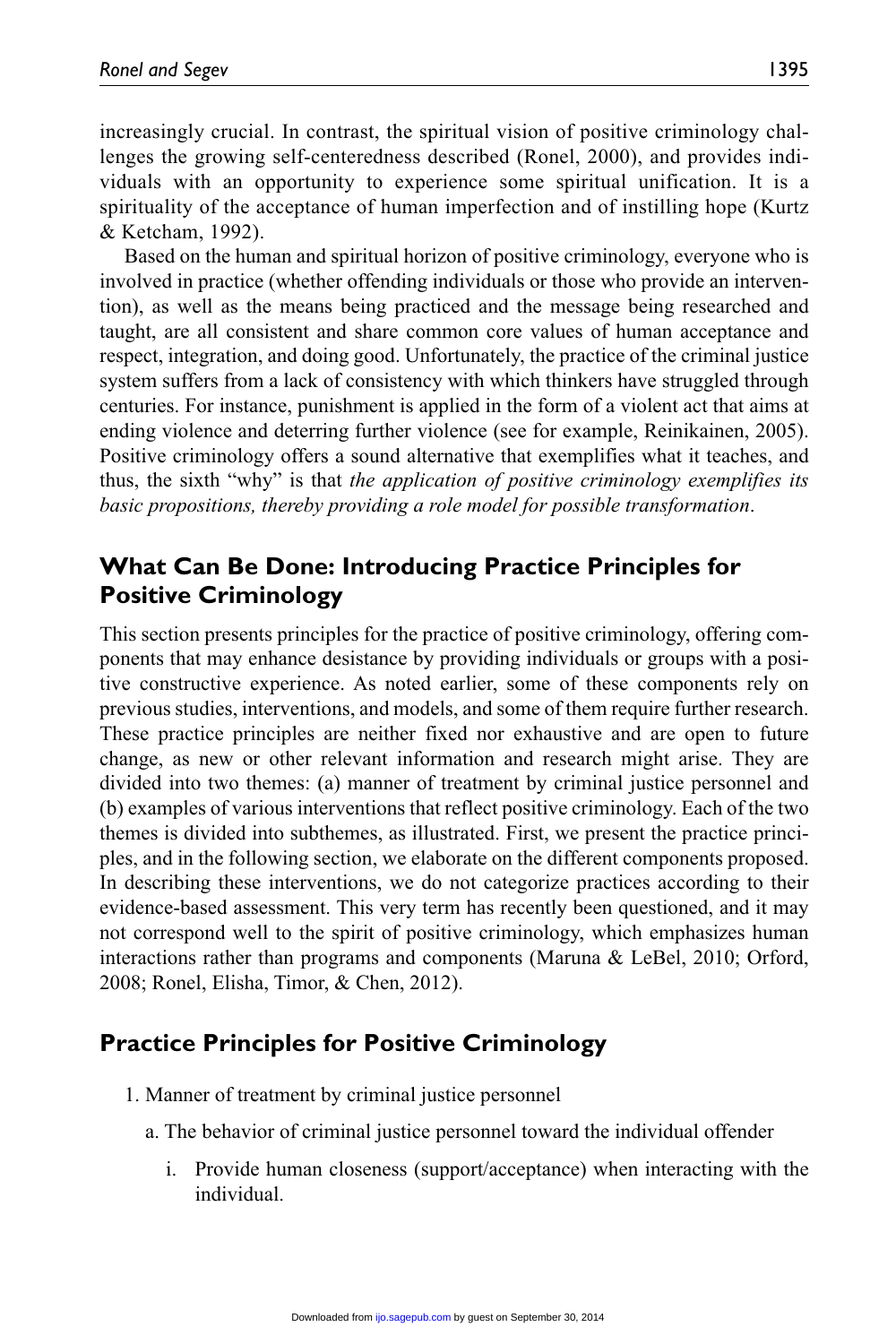- ii. Offer a positive personal example of the ability to step away from self-centeredness.
- iii. Offer prosocial modeling.
- iv. Demonstrate optimism and hope toward the individual's prospects.
- b. Proposed aims for the caring professional
	- i. Identify and foster the individual's strengths and talents.
	- ii. Identify and guide routes of social integration.
	- iii. Provide experiences of stepping out of self-centeredness (e.g., volunteering).
	- iv. Identify routes for enhancing motivation for change.
	- v. Promote challenge and success (a sense of self-efficacy).
	- vi. Foster a sense of hope and optimism.
- 2. Examples of different interventions that reflect positive criminology
	- a. Social inclusion and social support
		- i. Therapeutic jurisprudence courts.
		- ii. Teen courts.
		- iii. The GLM.
		- iv. Exposure to various volunteer programs directed at offenders as clients.
		- v. "Anonymous"1 and other self-help groups.
		- vi. Volunteer activity by offenders for the benefit of others.
	- b. Self-efficacy through interventions
		- i. Interventions that provide a challenge for offenders.
		- ii. Various sport programs, such as cycling or running programs.
		- iii. Educational programs.
	- c. Repairing the harm through intervention
		- i. Restorative justice.
	- d. Self- and spiritual integration through intervention
		- i. The 12-step program and other spirituality-based interventions.
		- ii. Teaching mindfulness, such as a Vipassana<sup>2</sup> course.

# **A Positive Experience: How Is It Applied and How Might It Promote Desistance**

The practice principles presented above rely on research and theories from various fields, all of which reflect the concept and spirit of positive criminology. In particular, the components rely on literature in the fields of desistance studies, positive criminology, positive psychology, prosocial modeling, sociology of acceptance, and more. Hence, by uniting these components and practice techniques within a broader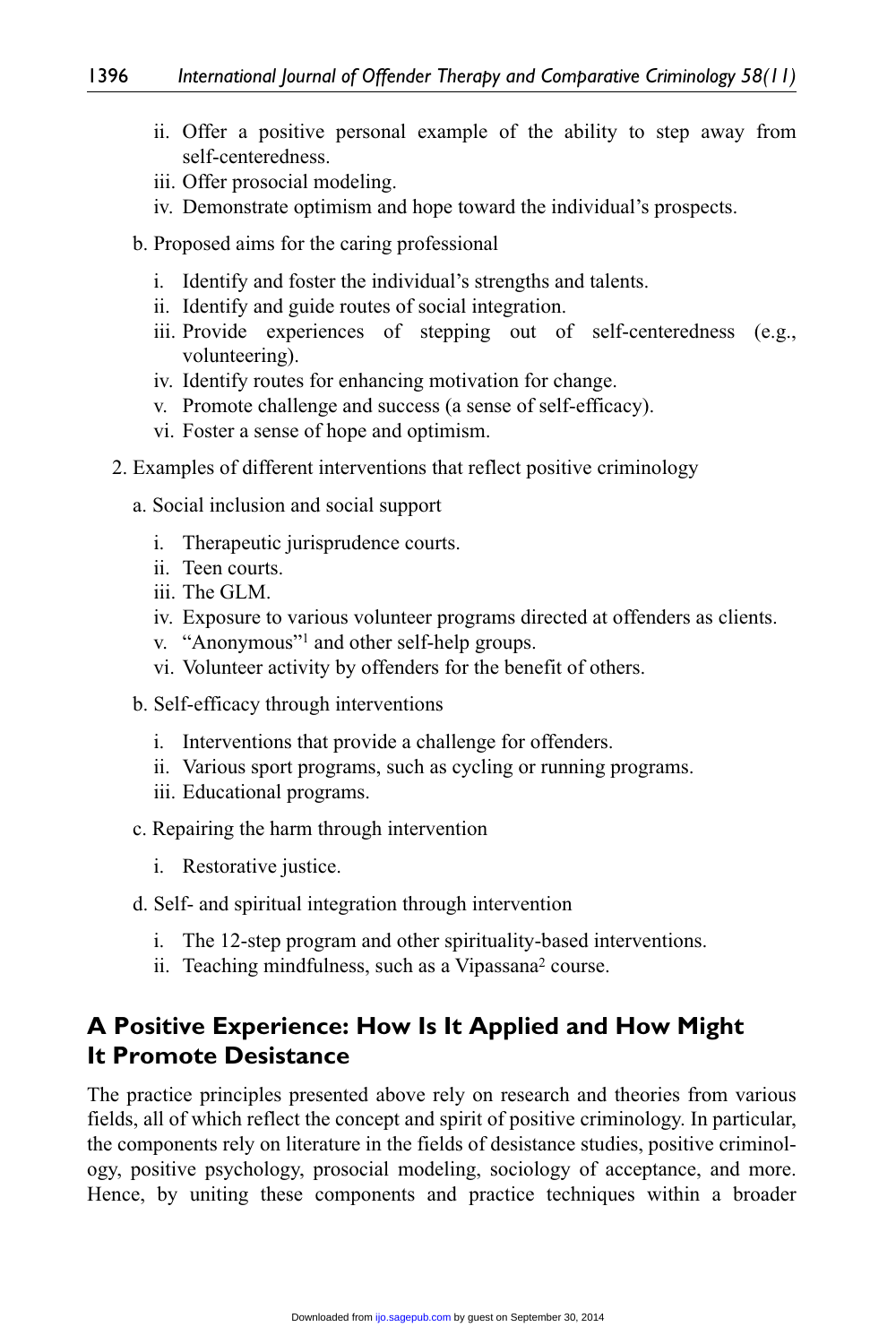framework of "practice principles," we hope to emphasize the overlap with positive criminology. This, in turn, may encourage collaboratively developed practice techniques that can be utilized within the broader framework of positive criminology. Furthermore, by gathering the suggested practice principles under the unifying umbrella of positive criminology, we hope to promote an integration of the models and theories in a practice that embodies the spirit and values of the concept. Different programs and different approaches based on a common positive criminology perspective might be appropriate for different offenders depending on their needs and challenges. Next, we elaborate on each section presented and provide examples to further clarify the concept and the spirit of positive criminology.

## **The Approach to Offenders and Core Aims for Growth**

Sections *a* and *b* in the first theme of practice principles presented in the outline earlier refer to the behavior of criminal justice personnel toward the individual offender, as well as proposed aims for the caretaker when dealing with offenders. In particular, both sections emphasize what kind of behaviors of criminal justice personnel should be encouraged and what sort of elements caretakers should foster to enhance positive experiences for the individual offender and thereby reduce self-centeredness, promote positive change, reduce negative attitudes and behaviors, and enhance desistance. Section *a* stresses a known but sometimes overlooked fact, that is, the importance of the quality of the relationship between those who provide an intervention at any level and the individuals who are the subjects of this intervention (Durlak, 1979; Horwitz, 1990; Orford, 2008; Strupp & Hadley, 1979). The proposed elements in Section *a* suggest that positive change and desistance might be enhanced by criminal justice personnel when, throughout their work, they attempt to provide human closeness to offenders in a manner consistent with the sociology of acceptance or as soundly described in the motivational interviewing model (Miller & Rollnick, 2002). As Braithwaite (2000) clearly stated, "The offender is treated as a good person who has done a bad deed" (p. 282). They should also provide offenders with a positive personal example by, for example, acting in a manner that represents an ability to step away from self-centeredness.

In addition, Section *a* proposes that criminal justice personnel use behaviors that correlate with prosocial behavior modeling, such as reliability (keeping appointments, being punctual, and following up on tasks); honesty; respecting other people's feelings; reflective listening practices; working in a solution-focused way; optimistic language; warmth; empathy; openness; enthusiasm; expressing views about the value of positive family relationships, working, and having noncriminal friends; and interpreting people's (the client's and others) motives as positive (Bonta, Rugge, Scott, Bourgon, & Yessine, 2009; Cherry, 2005; Trotter, 2009). Mirroring prosocial modeling could help to develop a positive, beneficial, and trusting relationship between the client and the worker; increase the client's motivation toward change; increase the client's engagement in the therapy process; provide a concrete direction for change; and help to reduce recidivism (Bonta et al., 2009; Trotter, 2009). In particular, acting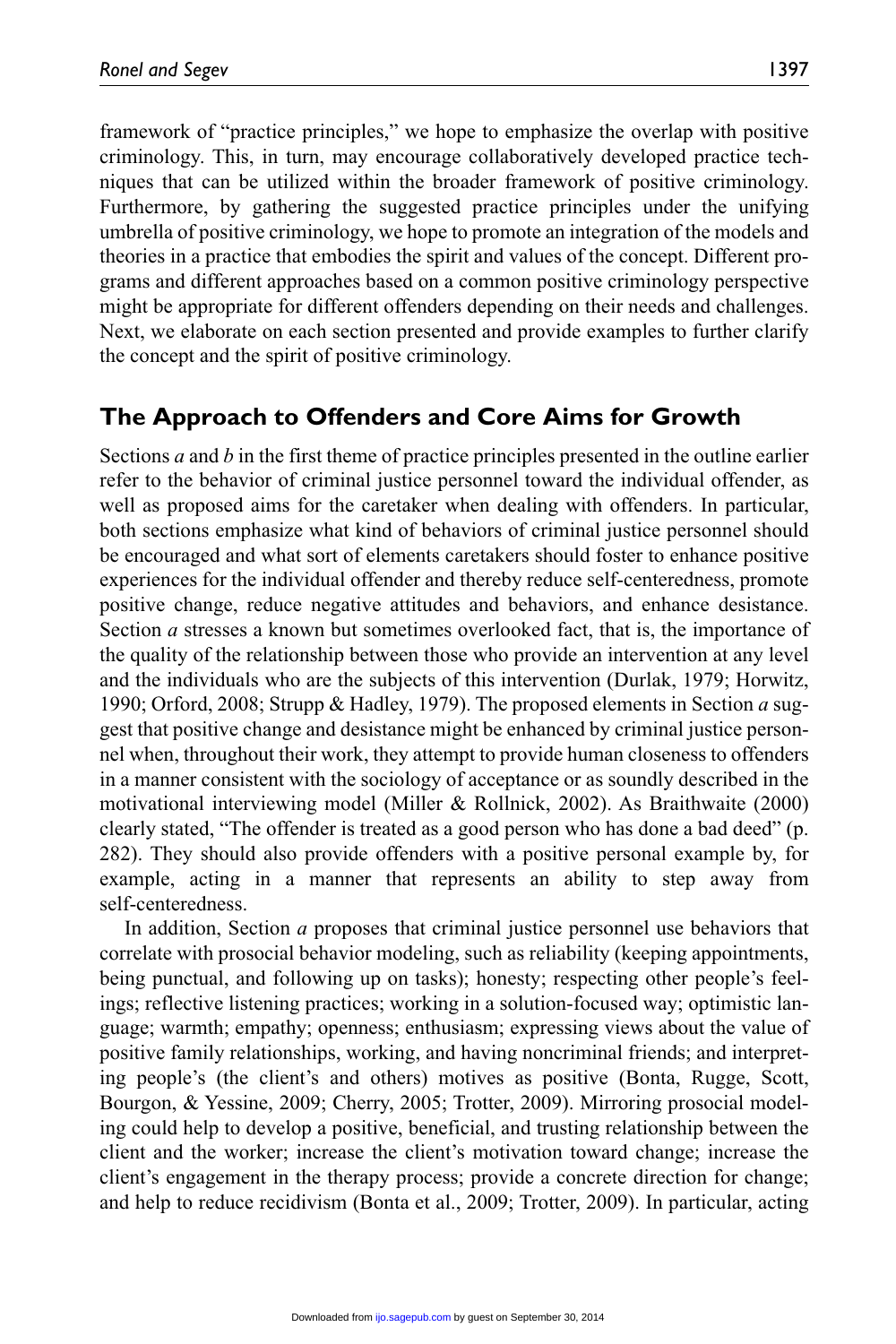with optimism and hope toward individuals' prospects may increase the individuals' belief in themselves and resilience in the face of challenge, and thus increase their ability to change (Cherry, 2005).

For example, research conducted by Elisha et al. (2011) found that imprisoned sex offenders responded positively to relationships that were characterized by acceptance and support by other individuals in their lives. These relationships encouraged them to change and participate in formal treatment. Ronel et al. (2012) also illustrated the importance of an accepting and caring relationship between staff and clients of a therapeutic community in generating a recovery process. Furthermore, research conducted on positive criminology has examined the impact of a personal encounter with perceived goodness, as represented by volunteers, with street youth at risk (Ronel, 2006). The volunteers provided the young people with a positive personal example and encouraged various positive processes. In particular, encountering volunteers was perceived as a positive experience that the youths drew upon to change their view of the world, their view of a specific organization, and finally, their view of how they could give back and make a difference. Furthermore, engaging offenders with the community by way of volunteering might help build trust and social capital and promote smoother reintegration in the community (Bazemore & Stinchcomb, 2004).

Indeed, individuals can draw from positive experiences and, in turn, develop positive attributes that will help and foster the desistance process. Thus, the principles also present core aims for the caring professionals that emphasize what kind of elements should be fostered within the individual to prompt a positive process. Specifically, the practice principles suggest the promotion of individual strengths and talents, suggesting integrative routes for individuals, providing them with experiences of stepping away from their self-centeredness, and promoting a sense of self-efficacy, hope, and optimism. Human strengths can become visible in the face of challenges; they can lead to an "upward spiral" and a positive spin in which well-being is enhanced and positive behavior and attitudes can increase (Duckworth et al., 2005; Gredecki & Turner, 2009; Smith, Tooley, Christopher, & Kay, 2010). According to positive psychology literature, human strengths include (but are not limited to) optimism, hope, faith, courage, developing interpersonal skills, work ethic, enhancing future-mindedness, honesty, and perseverance in the face of challenges (Seligman & Csikszentmihalyi, 2000). Furthermore, developing offenders' strengths can help build and sustain the momentum for change in the face of different challenging life experiences, such as difficulties in finding a job due to a criminal record (McNeill, 2006). Similarly, helping individuals identify and follow their talents can encourage them to pursue goals that do not involve offending, but better reflect their identity and illuminate more elements of individual strengths and competence (Ryan & Deci, 2000). However, a change process partly depends on individuals believing that they have a self in need of a change (Braithwaite, Ahmed, & Braithwaite, 2006). Consequently, guiding an individual toward social integration in various forms as well as promoting awareness and care for others can enhance ability to step away from self-centeredness by reducing the sense of alienation offenders often experience and by fostering a practice of empathy toward others (Uzan, 2009).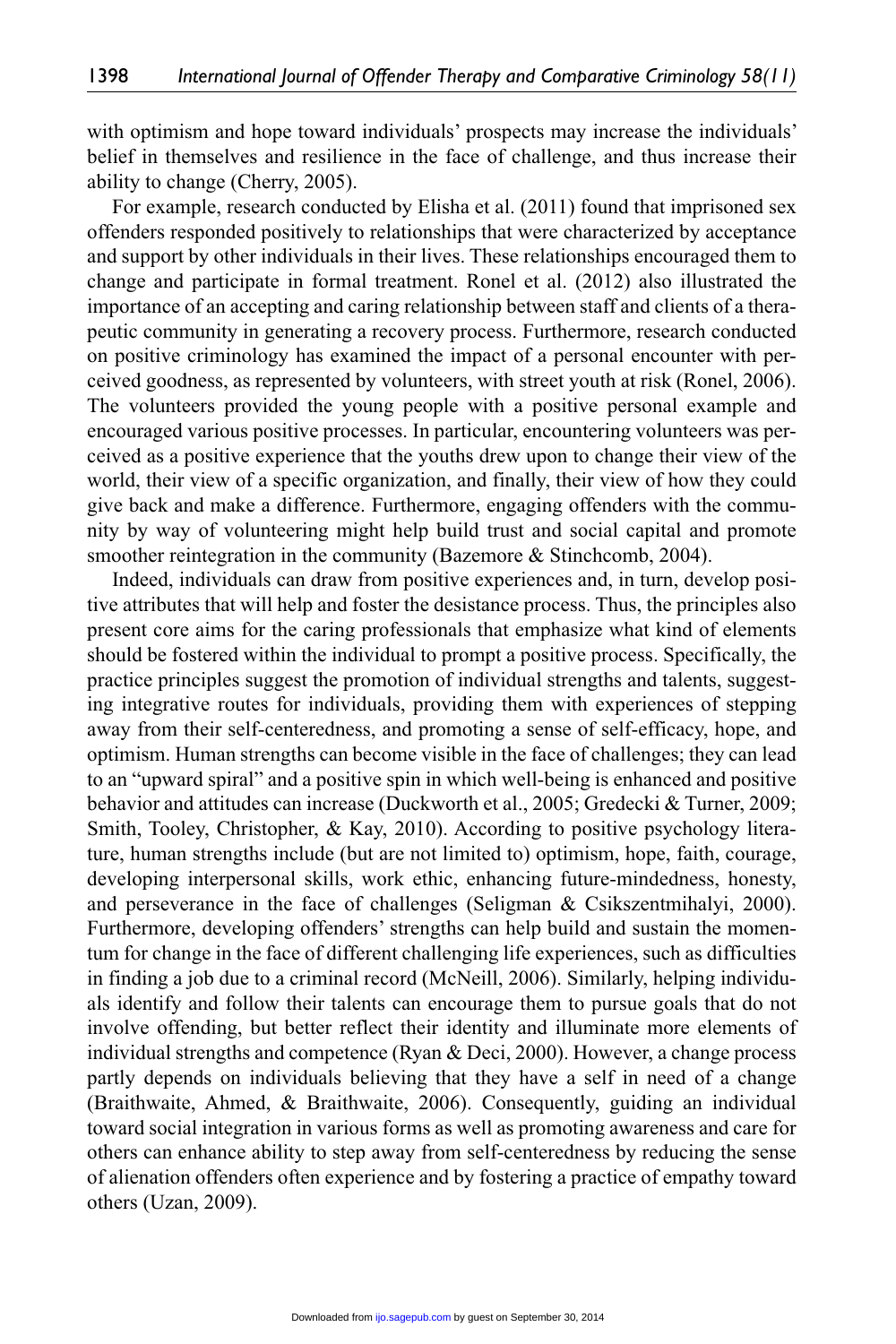Next, promoting challenge and success (a sense of self-efficacy) when dealing with offenders, as well as promoting a sense of hope and optimism, can play a role in developing and fostering an individual's character strengths. Specifically, promoting challenge and success by various innovations in the criminal justice system such as participation in cycling or Vipassana programs can provide a challenge for individuals that they can meet. Successful negotiation of a challenge can help foster a positive belief in their abilities to face various challenges in life (see for example, Ronel et al., 2013). A sense of self-efficacy coupled with a sense of hope and optimism regarding future prospects are fundamental components in the ability of an individual to desist from crime (Burnett, 2000; Burnett & Maruna, 2004; LeBel et al., 2008; Martin & Stermac, 2010). Research has shown a link between optimism and effective problem solving, freedom from trauma (Peterson, 2000), and even the enhancement of an individual's future goal orientation (Akhtar & Boniwell, 2010). Furthermore, an optimistic outlook and hope have been linked to self-regulation and a continued effort to attain set goals. Conversely, a pessimistic outlook and skepticism about positive future prospects have been linked to giving up and are seen as elements that can hinder the desistance process (Burnett, 2000; Burnett & Maruna, 2004; LeBel et al., 2008; Peterson, 2000). The question of how developing human strength and increasing self-efficacy, optimism, and hope can enhance desistance and reduce negative behavior is associated with positive psychology theory, which postulates, for example, that an individual who solves a problem with an optimistic outlook is likely to experience positive emotions, which will, in turn, lead to a greater ability to cope with future difficulties (Gredecki & Turner, 2009). Thus, in a sense, positive emotions can lead to positive individual development by broadening cognitive and behavioral repertoires, which in turn aid coping, and prompt further positive emotions (Gredecki  $&$  Turner, 2009). This process illustrates the cycle of a positive spin that feeds itself and counters the criminal spin experienced by offenders.

# **The Reflection of Positive Criminology in Various Interventions**

The second theme in the model provides examples of various interventions that reflect a positive criminology approach and thus exemplify the issues discussed earlier. Section *a* of the second theme proposes the application of interventions that reflect the experience of social inclusion and support. Therapeutic jurisprudence and teen courts offer an alternative to the normative court process. The first is based on the philosophy that lawyers and judges must be sensitive to the therapeutic or anti-therapeutic consequences that their actions and decisions can foster (Casey  $\&$  Rotman, 2000; Wexler, 2012), and the latter uses a unique reintegrative shaming approach (Stickle, Connell, Wilson, & Gottfredson, 2008). In the case of therapeutic jurisprudence, one of the important elements related to positive criminology is that the court fosters direct communication between the judge and the participant. The judge typically plays an important role in the progress of individuals by monitoring them closely, reinforcing successes through encouragement and praise, and using sanctions in case of relapse or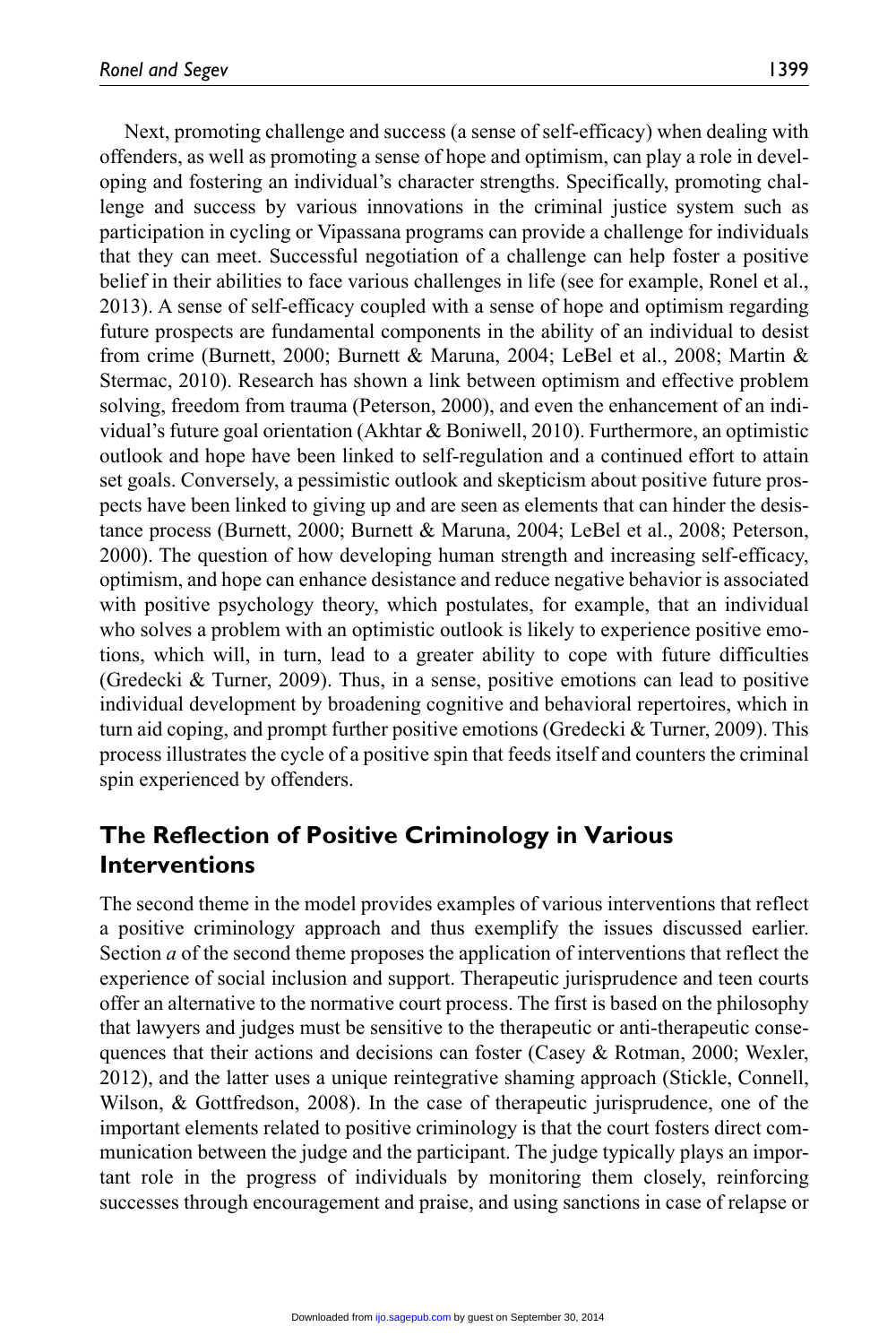failure to attend treatment (Wilson, Mitchell, & Mackenzie, 2006). Hence, such interventions reflect various elements in positive criminology, such as human closeness, some aspects of prosocial modeling, social inclusion, and enhancing desistance by providing a constructive experience of the court process (Segev, 2010).

Furthermore, these two interventions reflect social inclusion and support, as well as the promotion of positive individual development by fostering various elements presented in the first theme of the practice principles. Additional examples of such interventions are the GLM, being exposed to various volunteering programs, "Anonymous" and other self-help groups, and finally, volunteering. The GLM, for example, aims at identifying individual goals, enhancing positive aspects within the individual, and promoting smooth resettlement in the community (Ward et al., 2007). Furthermore, it places great emphasis on offenders' personal preferences and values, drawing upon these to motivate them to live a life without criminal offenses, as well as providing them with the skills and opportunities to succeed in achieving their goals (Whitehead et al., 2007). Hence, the GLM is an intervention intended to foster many of the components presented in the first theme of the model, and thereby to reduce recidivism.

Part *b* of the second theme places emphasis on promoting self-efficacy through interventions. The proposed interventions include, for example, a running program that is often applied with youth offenders in Israel; wilderness adventure programs applied, for example, in the United States; or a program for completing education. These interventions are only a few of the numerous programs that may increase selfefficacy. However, they incorporate a significant element (which should also direct future innovations), namely, providing individuals with a challenge that they can then overcome. Successful completion of such a program has the potential to stimulate positive emotions and increase self-efficacy and individual strengths and, in turn, reduce negative emotions such as powerlessness and skepticism about one's ability to set and achieve goals (Openhaim & Timor, 2005).

The next two subsections in the practice principles propose interventions that can reduce the harm done by the crime and promote self and spiritual integration. We would like to note that many of the interventions suggested could be associated with more than one of the subsections suggested in the model. For example, restorative justice, which is listed under *Repairing the harm through intervention*, would also be suitable under the category of *Social inclusion and social support*, because the former reflects an intervention that emphasizes the social inclusion of offenders (Gray, 2005). However, restorative justice is also intended to increase the awareness and understanding of the harm done by the crime (Braithwaite, 2006), thus reducing self-centeredness. By experiencing responsibility for the act and the harm incurred, the offender can start taking action toward repairing the harm and, in turn, experiencing social integration (Hayes & Daly, 2003).

Interventions such as the 12-step program and a Vipassana course in prison are especially suitable for developing the ability to step away from self-centeredness and reducing social, existential, and spiritual alienation. For example, the 12-step program aims to foster spiritual intelligence and reduce self-centeredness by emphasizing Godcenteredness and the good of others (Ronel, 2000, 2008). The term God-centeredness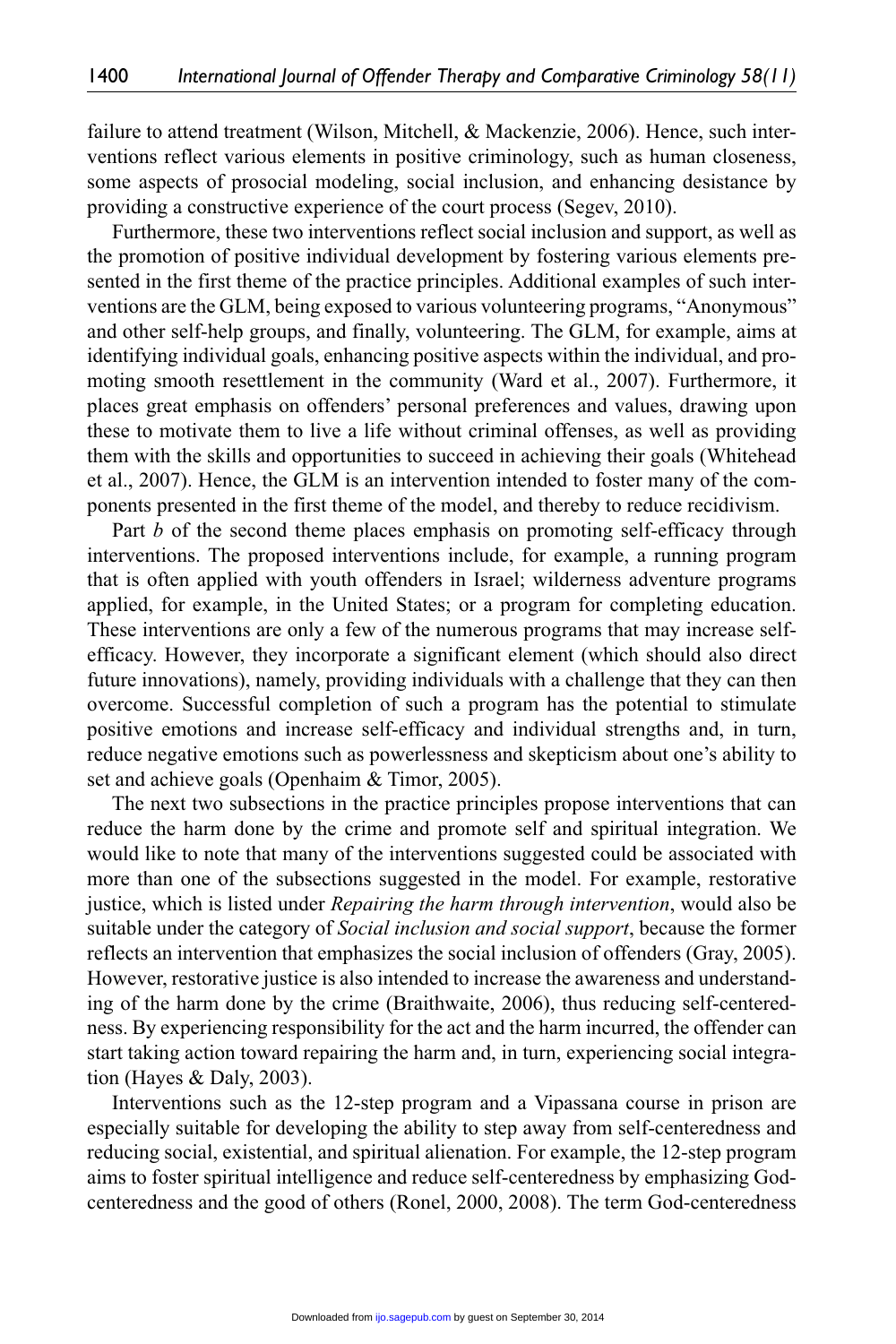might refer to pragmatic understanding of the concept, such as, for example, a growing moral consciousness (Maxwell, 1984). The program proposes a moral code—a moral way of life—whereby challenges presented by one's character, such as self-centeredness, are transformed into virtues, such as being tuned-in and helping others (Ronel, 2000).

Some of the interventions mentioned work better with specific types of crimes or offenders, such as juvenile delinquency, drug-related crimes, or domestic violence. However, what these interventions as well as the proposed behavior and aims for criminal justice personnel all share is that they reflect an attitude or a concept presented by positive criminology. Positive criminology advocates the adoption of a perspective in the handling of offenders throughout the criminal justice process. Yet, it should be stated that offenders who face prison time experience many challenges upon their reentry, such as difficulties with educational and vocational attainment and stigmatization. Therefore, it is also important that offenders will receive proper social support and opportunities in their local community to desist from crime upon reentry (Weaver & McNeill, 2007). Next, we present a study conducted by Helliwell (2011) that captures the essence of positive criminology and demonstrates how, by adopting that concept, it is possible to reduce recidivism and promote well-being.

At the end of the 1990s, the Singapore Prison Service (SPS) experienced similar challenges to those found in other prison systems around the world (Helliwell, 2011), including overcrowded prisons and a staff shortage. At the same time, the SPS favored a rehabilitative approach toward offenders (Ng, 2009). However, rehabilitation efforts had always been handled by specialists and were limited to encouraging work, education, and religious counseling (Helliwell, 2011). Furthermore, prison officers in Singapore wanted to do more to help prisoners change and become contributing members of society (Ng, 2009). The continuing discussions on such issues and the attempt to resolve the challenges they faced gave rise to a newly shared vision and extensive reform of the SPS, which had a dramatic effect on the relationship among the prisoners, prison officers, and the community (Helliwell, 2011).

The SPS has since introduced various innovations, which reflect a change in attitude and an attempt to improve the well-being of prisoners, increase trust, and foster a positive relationship among prisoners, prison officers, and the community. The SPS leaders and staff realized that they should address reintegration from the very first day of incarceration, rather than waiting, as they had, to the last period of the prisoner's sentence. Consequently, as part of a large number of interventions, the SPS enhanced cooperation between care in prison and care after prison. The SPS also opened its prison doors to the public and the press, emphasizing the success stories of reformed ex-prisoners. As an example, they ran a program whereby they cohosted a lunch for the elderly, with inmates cooking the meals. In addition, inmates, ex-offenders, and after-care agencies participate in annual song-writing contests, which aim at raising awareness and funds. As a result, media coverage began to change public attitudes toward prisons. These and many other measures and interventions have engendered changes in the public's attitude and led to an increase in the recruitment of prison officers and volunteers. Also, the SPS experienced procedural reforms that allowed the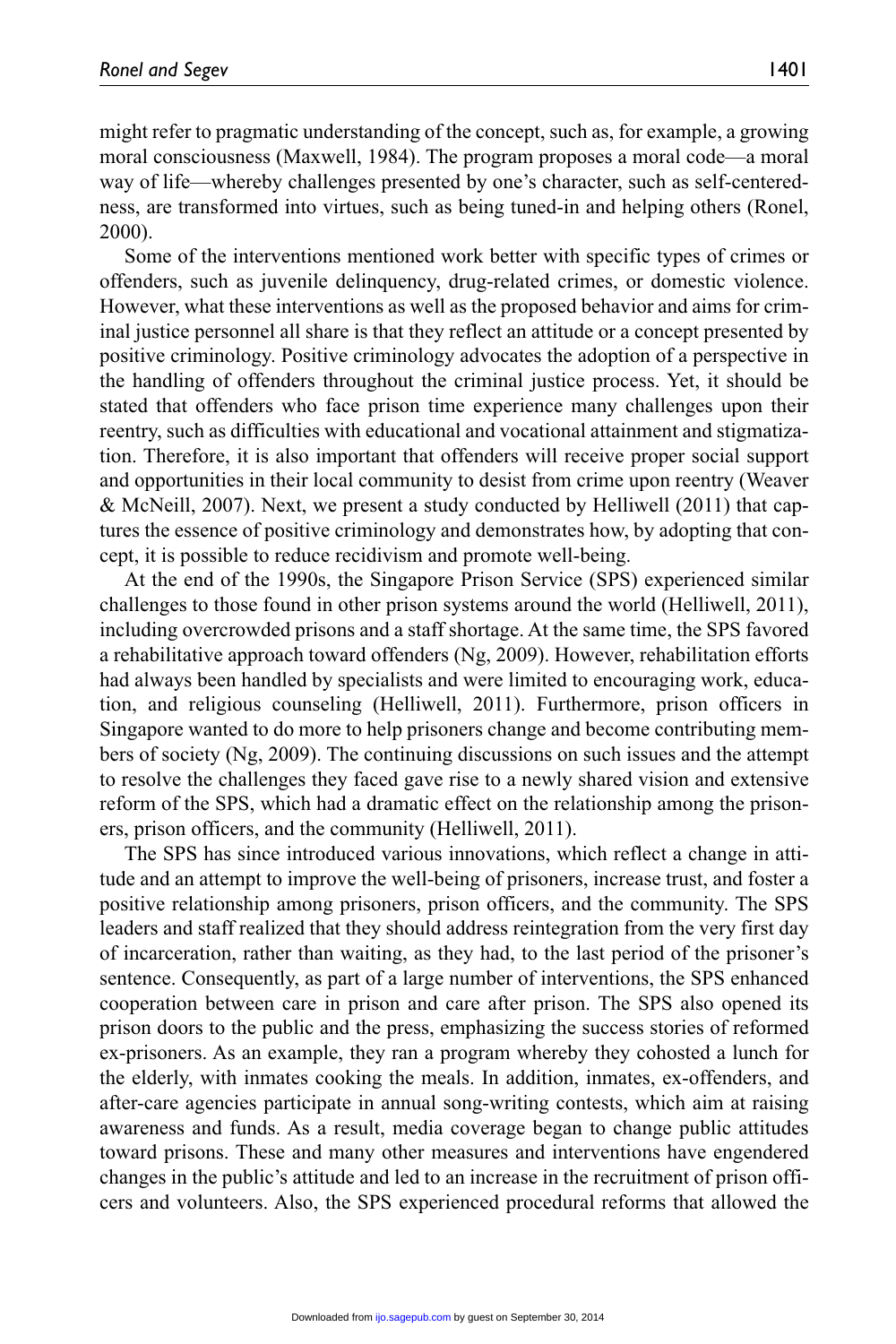increased use of home detentions, tele-visits, and virtual court session, thus reducing resources spent and maintaining the system at a very low cost, as well as increasing mutual trust between prisoners and prison staff (Helliwell, 2011). Indeed, the reforms in the SPS have had outstanding favorable implications for all involved. Inmates' respect for prison officers rose from 58% in 2002 to 92% in 2006; there has also been a one-third drop in recidivism and a reduction in prison violence. A 2007 survey noted that 70% of the community was willing to accept ex-offenders as colleagues or friends (Singapore Prison System, 2006, Figures 7.1.1, 7.2.1, and 7.2.3, as cited in Helliwell, 2011, pp. 255, 261-262).

#### **Positive Criminology: A Holistic Approach to Desistance**

Helliwell's research provided a notable example of how a change in attitude toward enhancing well-being and introducing positive elements and experiences for prisoners has brought about various positive processes for individual offenders and a desirable change for the entire criminal justice system. It would be interesting to explore whether we could take the Singapore case study and apply its concept to our own criminal justice system, and how its core ideas would best be applied in different countries. This study is a good illustration of the positive criminology perspective. In particular, the research demonstrates that direct intervention programs in the criminal justice system are not separate or distinct from other segments within this system and the community; there is some association between treatment providers and other criminal justice personnel (e.g., prison officers, youth workers, and judges) and "the spirit" of the community. Thus, we argue that the criminal justice system, as a whole, should adopt the spirit and values of positive criminology, as presented in the practice principles proposed. We suggest that the first step toward achieving that aim would be to offer training for criminal justice personnel on the concept of positive criminology and its practical application.

The current paradigm of the criminal justice system aims to promote desistance primarily through the application of treatment programs and the reduction of risk factors. However, such specific attitudes toward reducing recidivism pay less heed to significant benefits that can result from attempting to enhance an offender's wellbeing with the involvement of as many resources as possible (i.e., courts, prisons, after-prison care, prison officers, judges, youth workers, volunteers, parole officers, treatment providers, family members, and more). Hence, we advocate the adoption of the concept of positive criminology throughout the entire criminal justice system. The criminal process is interconnected and such integrative work has the greatest potential to affect the offender.

#### **Conclusion**

Positive criminology provides an outlook from which research in criminology can be (and already is) conducted, and from which the criminal justice system can (and does) operate. However, to date, there have been no guiding practice principles for positive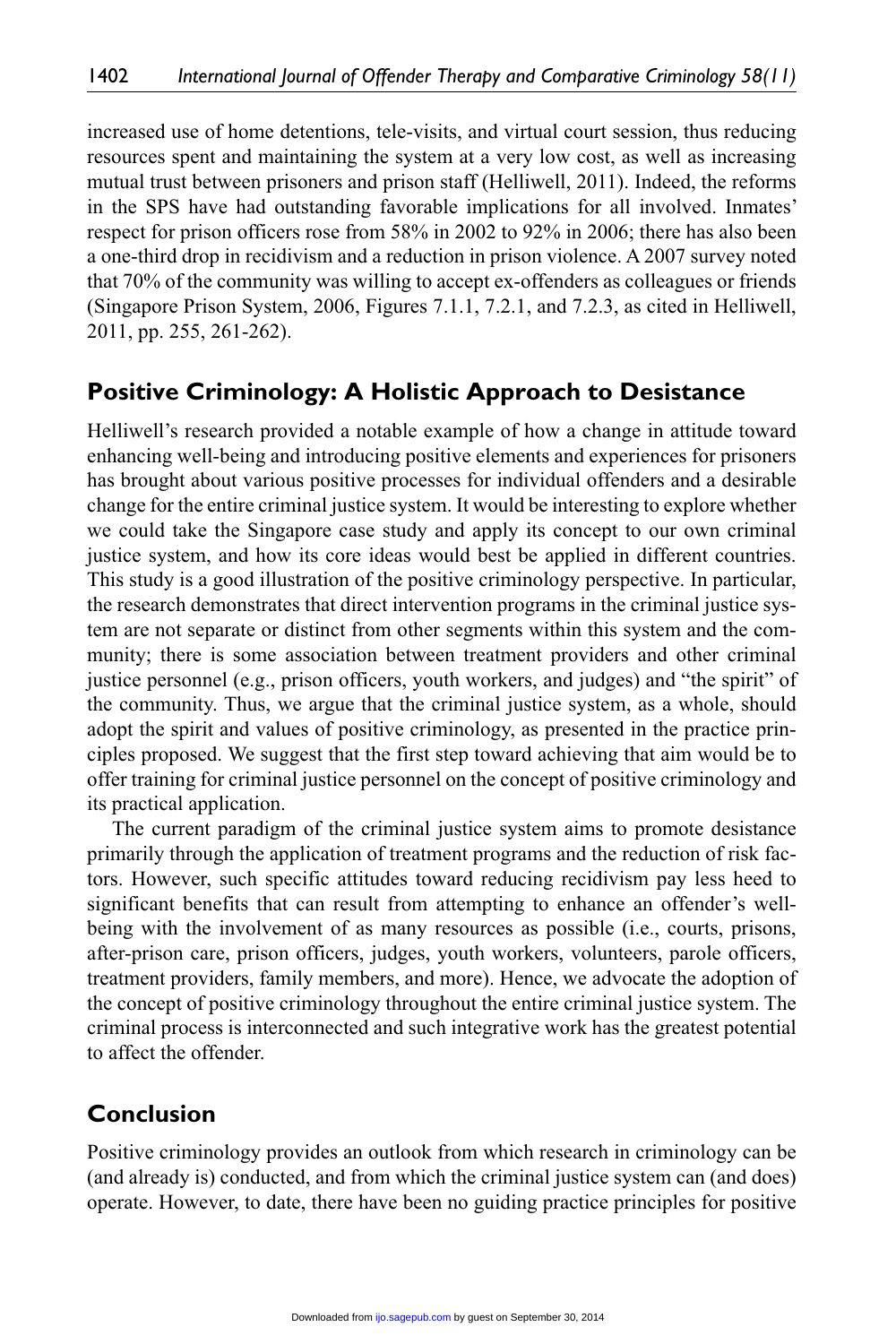criminology that could direct research and the criminal justice system. In this article, we have attempted to fill that gap by presenting such practice principles.

We proposed progressive components that may create positive experiences for target individuals, promote individual changes, and enhance desistance. We argue that applying positive criminology and fostering positive emotions and experiences can help reduce negative emotions, behaviors, and attitudes, as well as help reduce recidivism. Furthermore, positive criminology incorporates a socially inclusive attitude, which can increase the ability to step away from self-centeredness and further prompt positive emotions and resettlement in the community. In addition, we suggest that positive criminology offers a spiritual horizon that can veer individual offenders away from a criminal spin by reducing self-centeredness and promoting self-integration. Furthermore, positive criminology looks at the individual as a whole and attempts to provide offenders with ownership of the problems they face, as well as the related solutions. That is, positive criminology does not focus solely on the "problematic" attributes that the individual presents. Rather, it attempts to provide individuals with positive experiences that may shift their understanding of themselves and others, which can then increase their ability to face their own problems and formulate a solution.

To conclude, we argue that treatment programs are not separate or distinct in their effect on behavior patterns in other segments within the justice system or from other criminal justice personnel who are not treatment providers or from the community. Consequently, promoting desistance should not be addressed only through treatment, but should also be managed through the process of the criminal justice system and by all criminal justice personnel. Thus, the entire criminal justice system may benefit from adopting the spirit and values of positive criminology. Finally, positive criminology offers congruent principles (Rogers, 1957), where the aims, means, and theory follow the same underlying spirit. Positive criminology is therefore relevant at every level, from behavioral to moral. In the criminal justice system, which attempts to justify itself on moral grounds, such highly moral congruency is not a luxury, but a necessity.

#### **Declaration of Conflicting Interests**

The author(s) declared no potential conflicts of interest with respect to the research, authorship, and/or publication of this article.

#### **Funding**

The author(s) received no financial support for the research, authorship, and/or publication of this article.

#### **Notes**

- 1. "Anonymous" refers to those self-help groups that follow the well-established model of Alcoholics Anonymous (Room, 1993).
- 2. Vipassana is an ancient meditation technique that originated in India and is associated with the teachings of Gautama, the Buddha. The word "Vipassana" means to see things as they really are and the practice holds three main elements: (a) morality, which is reflected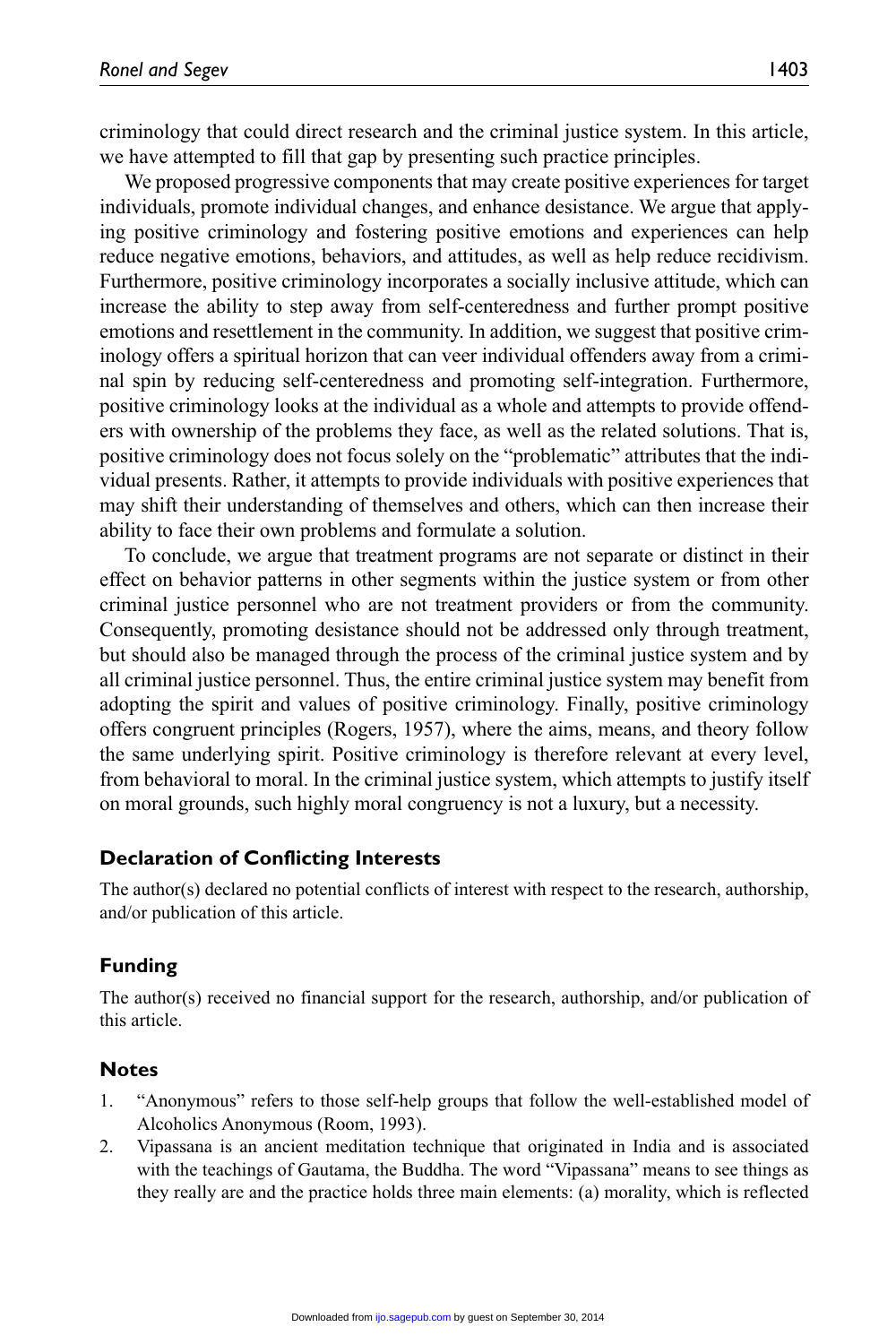in Vipassana practice by abstinence from any act that can bring suffering to any sentient being and acting to promote the well-being of others; (b) mindfulness, which refers to the individual's attempt to gain mastery over his or her own mind; and (c) experiential wisdom that is based on self-observation without reaction to physical sensations (Ronel, Frid, & Timor, 2011, pp. 5-6).

#### **References**

- Akhtar, M., & Boniwell, I. (2010). Applying positive psychology to alcohol-misusing adolescents: A group intervention. *Groupwork*, *20*(3), 6-31.
- Baumeister, R. F., Bratslavsky, E., Finkenauer, C., & Vohs, K. D. (2001). Bad is stronger than good. *Review of General Psychology*, *5*, 323-370.
- Bazemore, G., & Stinchcomb, J. (2004). A civic engagement model of reentry: Involving community through service and restorative justice. *Federal Probation*, *68*(2), 14-24.
- Bensimon, M., Baruch, A., & Ronel, N. (2013). The experience of gambling in an illegal casino: The gambling spin process. *European Journal of Criminology*, *10*, 3-21.
- Bogdan, R., & Taylor, S. (1987). Toward a sociology of acceptance: The other side of the study of deviance. *Social Policy*, *18*(2), 34-39.
- Bonta, J., Rugge, T., Scott, T. L., Bourgon, G., & Yessine, A. K. (2009). Exploring the black box of community supervision. *Journal of Offender Rehabilitation*, *47*, 248-270.
- Braithwaite, J. (1989). *Crime, shame and reintegration*. Cambridge, MA: Cambridge University Press.
- Braithwaite, J. (2000). Shame and criminal justice. *Canadian Journal of Criminology*, *42*, 281-298.
- Braithwaite, J. (2006). Doing justice intelligently in civil society. *Journal of Social Issues*, *62*, 393-409.
- Braithwaite, J., Ahmed, E., & Braithwaite, V. (2006). Shame, restorative justice and crime. In F. Cullen, J. Wright & K. Belvins (Eds.), *Taking stock: The status of criminological theory* (pp. 397-417). London, England: Transaction Publishers.
- Burnett, R. (2000). Understanding criminal careers through a series of in-depth interviews. *Offender Program Report*, *4*(1), 1-15.
- Burnett, R., & Maruna, S. (2004). So "prison work", does it? The criminal careers of 130 men released from prison under home secretary Michael Howard. *Howard Journal of Criminal Justice*, *43*, 390-404.
- Burnett, R., & Maruna, S. (2006). The kindness of prisoners: Strengths-based resettlement in theory and in action. *Criminology & Criminal Justice*, *6*, 83-106.
- Casey, P., & Rotman, D. (2000). Therapeutic jurisprudence in the courts. *Behavioral Sciences & the Law*, *18*, 445-456.
- Cherry, S. (2005). *Transforming behaviour: Pro-social modelling in practice*. Cullompton, UK: Willan Publishing.
- Clark, M. (2006). Commitment to crime: The role of the criminal justice system. *European Journal of Criminology*, *3*, 201-220.
- Duckworth, A. L., Steen, T. A., & Seligman, M. E. P. (2005). Positive psychology in clinical practice. *Annual Review of Clinical Psychology*, *1*, 629-651.
- Durlak, J. A. (1979). Comparative effectiveness of paraprofessional and professional helpers. *Psychological Bulletin*, *86*, 80-92.
- Elisha, E., Idisis, Y., & Ronel, N. (2011). Positive criminology and imprisoned sex offenders: Demonstration of a way out from a criminal spin through acceptance relationships. *Journal of Sexual Aggression*, *19*, 66-80.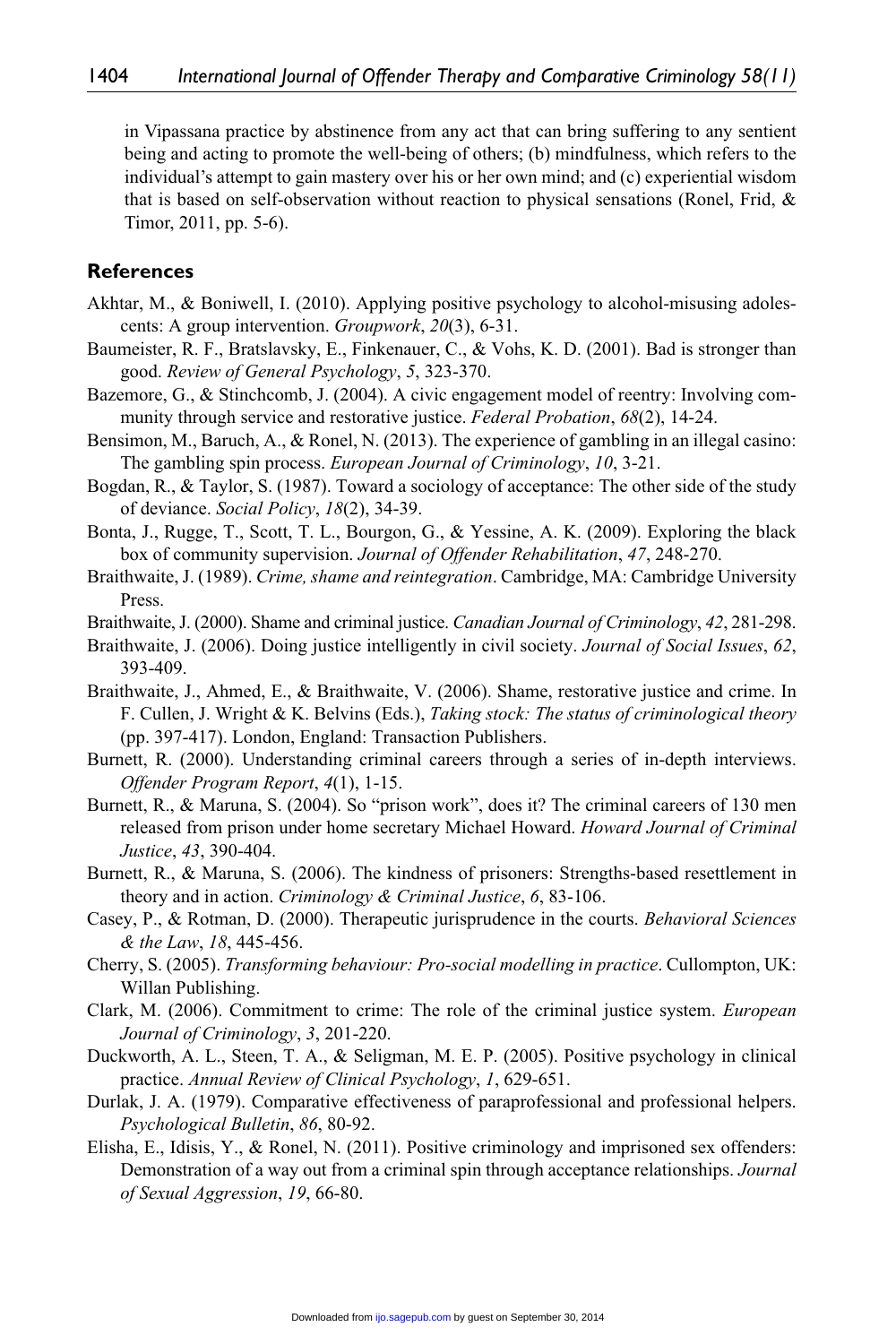Elkind, D. (1967). Egocentrism in adolescence. *Child Development*, *38*, 1025-1034.

- Giordano, P. C., Cernkovich, S. A., & Rudolph, J. L. (2002). Gender, crime, and desistance: Toward a theory of cognitive transformation. *American Journal of Sociology*, *107*, 990-1064.
- Gray, P. (2005). The politics of risk and young offenders' experiences of social exclusion and restorative justice. *British Journal of Criminology*, *45*, 938-957.
- Gredecki, N., & Turner, P. (2009). Positive psychology and forensic clients: Applications to relapse prevention in offending behaviour interventions. *British Journal of Forensic Practice*, *11*(4), 50-59.
- Hayes, H., & Daly, K. (2003). Youth justice conferencing and reoffending. *Justice Quarterly, 20*, 725-764.
- Helliwell, J. F. (2011). Institutions as enablers of wellbeing: The Singapore Prison case study. *International Journal of Wellbeing*, *1*, 255-265.
- Horwitz, A. V. (1990). *The logic of social control*. New York, NY: Plenum.
- Kurtz, E., & Ketcham, K. (1992). *The spirituality of imperfection*. New York, NY: Bantam Books.
- LeBel, T. P., Burnett, R., Maruna, S., & Bushway, S. (2008). The "chicken and egg" of subjective and social factors in desistance from crime. *European Journal of Criminology*, *5*, 131-159.
- Lukas, E. (1988). *Meaningful living* (Hebrew ed.). Tel Aviv, Israel: Dvir.
- Martin, K., & Stermac, L. (2010). Measuring hope: Is hope related to criminal behavior in offenders? *International Journal of Offender Therapy and Comparative Criminology*, *54*, 693-705.
- Maruna, S. (2000). *Making good: How ex-convicts reform and rebuild their lives*. Washington, DC: American Psychological Association.
- Maruna, S. (2011). Why do they hate us? Making peace between prisoners and psychology. *International Journal of Offender Therapy and Comparative Criminology*, *55*, 671-675.
- Maruna, S. (2012). Elements of successful desistance signaling. *Criminology & Public Policy*, *11*, 73-86.
- Maruna, S., & LeBel, T. (2010). The desistance paradigm in correctional practice: From programs to lives. In F. McNeill, P. Raynor & C. Trotter (Eds.), *Offender supervision: New directions in theory, research and practice* (pp. 65-89). Cullompton, UK: Willan Publishing.
- Maxwell, M. A. (1984). *The Alcoholics Anonymous experience: A close-up view for professionals*. New York, NY: McGraw-Hill.
- McNeill, F. (2006). A desistance paradigm for offender management. *Criminology & Criminal Justice*, *6*, 39-62.
- McNeill, F., Bachelor, S., Burnett, R., & Knox, J. (2005). *21st century social work reducing re-offending: Key practice skills*. Edinburgh, Scotland: Scottish Executive.
- Miller, W. R., & Rollnick, S. (2002). *Motivational interviewing: Preparing people for change* (2nd ed.). New York, NY: Guilford.
- Ng, P. J. H. (2009). *Offender rehabilitation, community engagement, and preventing re-offending in Singapore* (Singapore Prison System Resource Material Series, 80). Retrieved from http://www.unafei.or.jp/english/pdf/RS\_No80/No80\_06VE\_Ng.pdf
- Openhaim, M., & Timor, U. (2005). Imprisonment, education and self-image: The influence of studying in prison learning centers on convicts' self-image. *Mifgash—Social-Educational Work*, *22*, 57-73.(in Hebrew).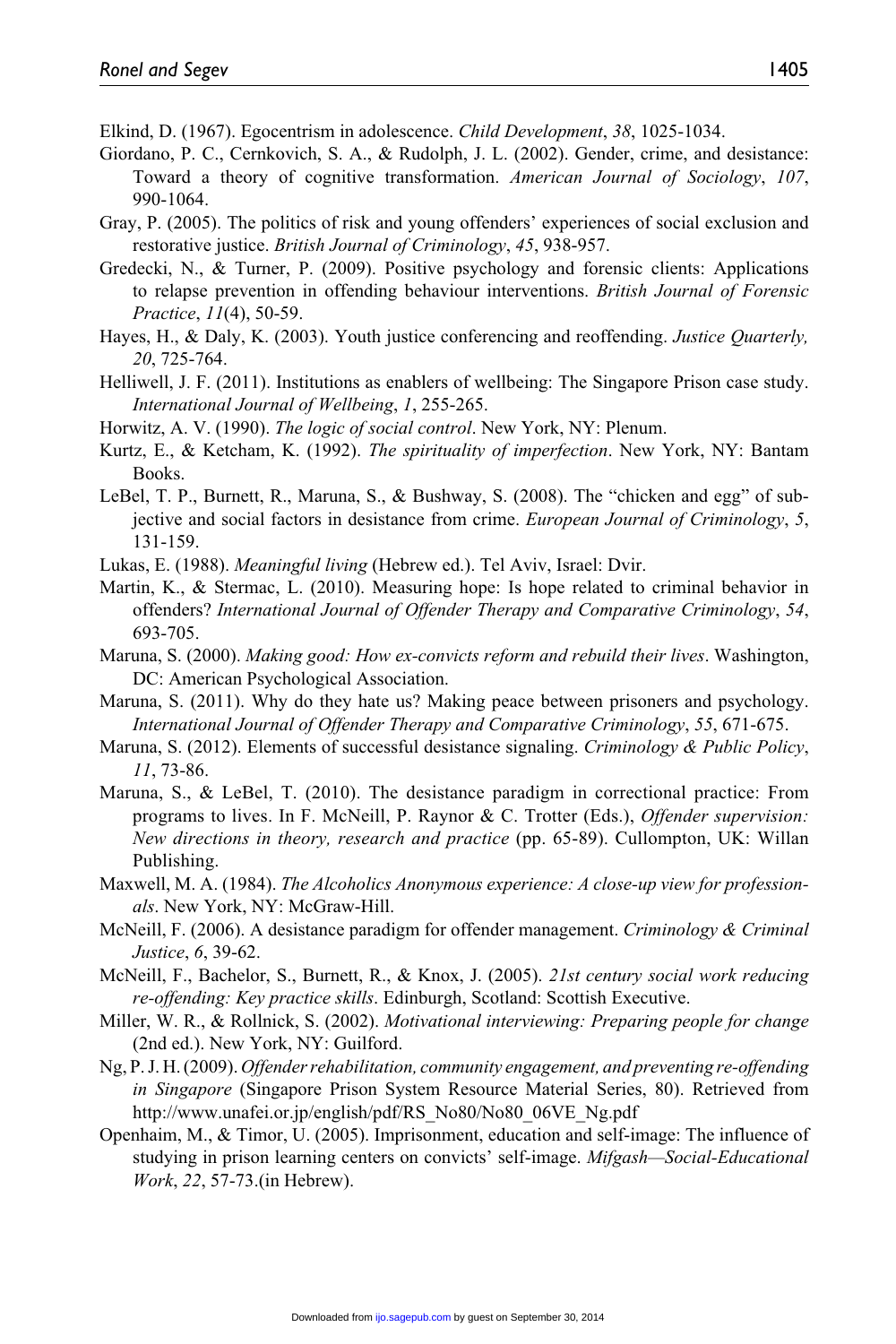- Orford, J. (2008). Asking the right questions in the right way: The need for a shift in research on psychological treatments for addiction. *Addiction*, *103*, 875-892.
- Peterson, C. (2000). The future of optimism. *American Psychologist*, *55*, 44-55.
- Peyrot, M. F. (1982). *The social organization of community based drug abuse treatment*. Ann Arbor, MI: UMI Dissertation Services.
- Reinikainen, J. (2005). The golden rule and the requirement of universalizability. *Journal of Value Inquiry*, *39*, 155-168.
- Rogers, C. R. (1957). The necessary and sufficient conditions of therapeutic personality change. *Journal of Consulting Psychology*, *21*, 95-103.
- Ronel, N. (2000). From self-help to professional care: An enhanced application of the 12-step program. *Journal of Applied Behavioral Science*, *36*, 108-122.
- Ronel, N. (2006). When good overcomes bad: The impact of volunteers on those they help. *Human Relations*, *59*, 1133-1153.
- Ronel, N. (2008). The experience of spiritual intelligence. *Journal of Transpersonal Psychology*, *40*, 1-20.
- Ronel, N. (2011). Criminal behavior, criminal mind: Being caught in a criminal spin. *International Journal of Offender Therapy and Comparative Criminology*, *55*, 1208-1233.
- Ronel, N. (2013). From a criminal spin to positive criminology. In K. Jaishankar & N. Ronel (Eds.), *Global criminology, crime and victimization in a globalized era* (pp. 335-351). Boca Raton, FL: CRC Press.
- Ronel, N., & Elisha, E. (2011). A different perspective: Introducing positive criminology. *International Journal of Offender Therapy and Comparative Criminology*, *55*, 305-325.
- Ronel, N., Elisha, E., Timor, U., & Chen, G. (2012). What do our clients say? Residents' perceptions of recovery in Retorno: A Jewish therapeutic community. *Addiction Research & Theory*. Advance online publication. doi:10.3109/16066359.2012.721145.
- Ronel, N., Frid, N., & Timor, U. (2013). The practice of positive criminology: A Vipassana course in prison. *International Journal of Offender Therapy and Comparative Criminology*, *57*, 133-153. doi:10.1177/0306624X11427664
- Ronel, N., & Toren, Y. T. (2012). Positive victimology—An innovation or "more of the same. *Temida*, *15*, 171-180.
- Room, R. (1993). Alcoholics Anonymous as a social movement. In B. S. McCrady & W. R. Miller (Eds.), *Research on Alcoholics Anonymous* (pp. 167-188). New Brunswick, NJ: Rutgers Center for Alcohol Studies.
- Ryan, R. M., & Deci, E. L. (2000). Self-determination theory and the facilitation of intrinsic motivation, social development, and well-being. *American Psychologist*, *55*, 68-78.
- Segev, D. (2010). *Enhancing the ability of youth courts to promote desistance* (Unpublished master's thesis). Oxford University, Oxford, UK.
- Seligman, M. E. P., & Csikszentmihalyi, M. (2000). Positive psychology: An introduction. *American Psychologist*, *55*, 5-14.
- Smith, B. W., Tooley, E. M., Christopher, P. J., & Kay, V. S. (2010). Resilience as the ability to bounce back from stress: A neglected personal resource? *Journal of Positive Psychology*, *5*, 166-176.
- Stickle, W. P., Connell, N. M., Wilson, D. M., & Gottfredson, D. (2008). An experimental evaluation of teen courts. *Journal of Experimental Criminology*, *4*, 137-163.
- Strupp, H. H., & Hadley, S. W. (1979). Specific vs nonspecific factors in psychotherapy: A controlled study of outcome. *Archives of General Psychiatry*, *36*, 1125-1136.
- Timor, U. (2001). Balagan: Delinquency as a result of the lack of a center of norms and consciousness. *International Journal of Offender Therapy and Comparative Criminology*, *45*, 730-748.